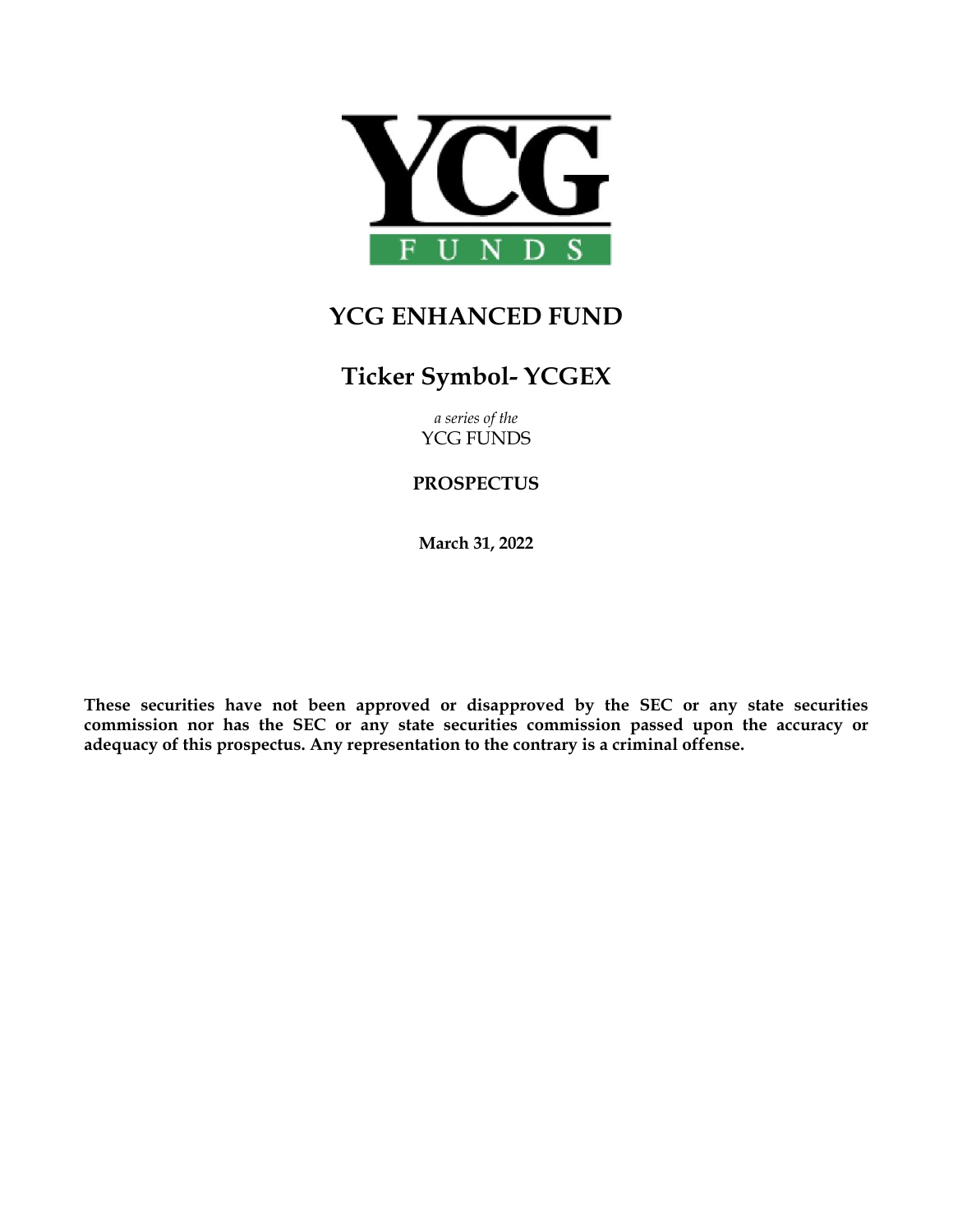|                                                                 | $\overline{1}$ |
|-----------------------------------------------------------------|----------------|
|                                                                 | $\mathbf{1}$   |
|                                                                 | $\mathbf{1}$   |
|                                                                 | $\mathbf{1}$   |
|                                                                 | $\overline{3}$ |
|                                                                 | $\overline{7}$ |
|                                                                 | 8              |
|                                                                 | 8              |
|                                                                 | 8              |
| PAYMENTS TO BROKER-DEALERS AND OTHER FINANCIAL INTERMEDIARIES   | 8              |
|                                                                 | 9              |
|                                                                 | 9              |
|                                                                 |                |
|                                                                 |                |
|                                                                 |                |
|                                                                 |                |
|                                                                 |                |
| SECTION 4- HOW YOU CAN BUY AND SELL SHARES <b>CONSERVERS</b> 13 |                |
|                                                                 |                |
|                                                                 |                |
|                                                                 |                |
|                                                                 |                |
|                                                                 |                |
|                                                                 |                |
|                                                                 |                |
|                                                                 |                |
|                                                                 |                |
|                                                                 |                |
|                                                                 |                |
|                                                                 |                |

See the Fund's Notice of Privacy Policy on the last page of this Prospectus.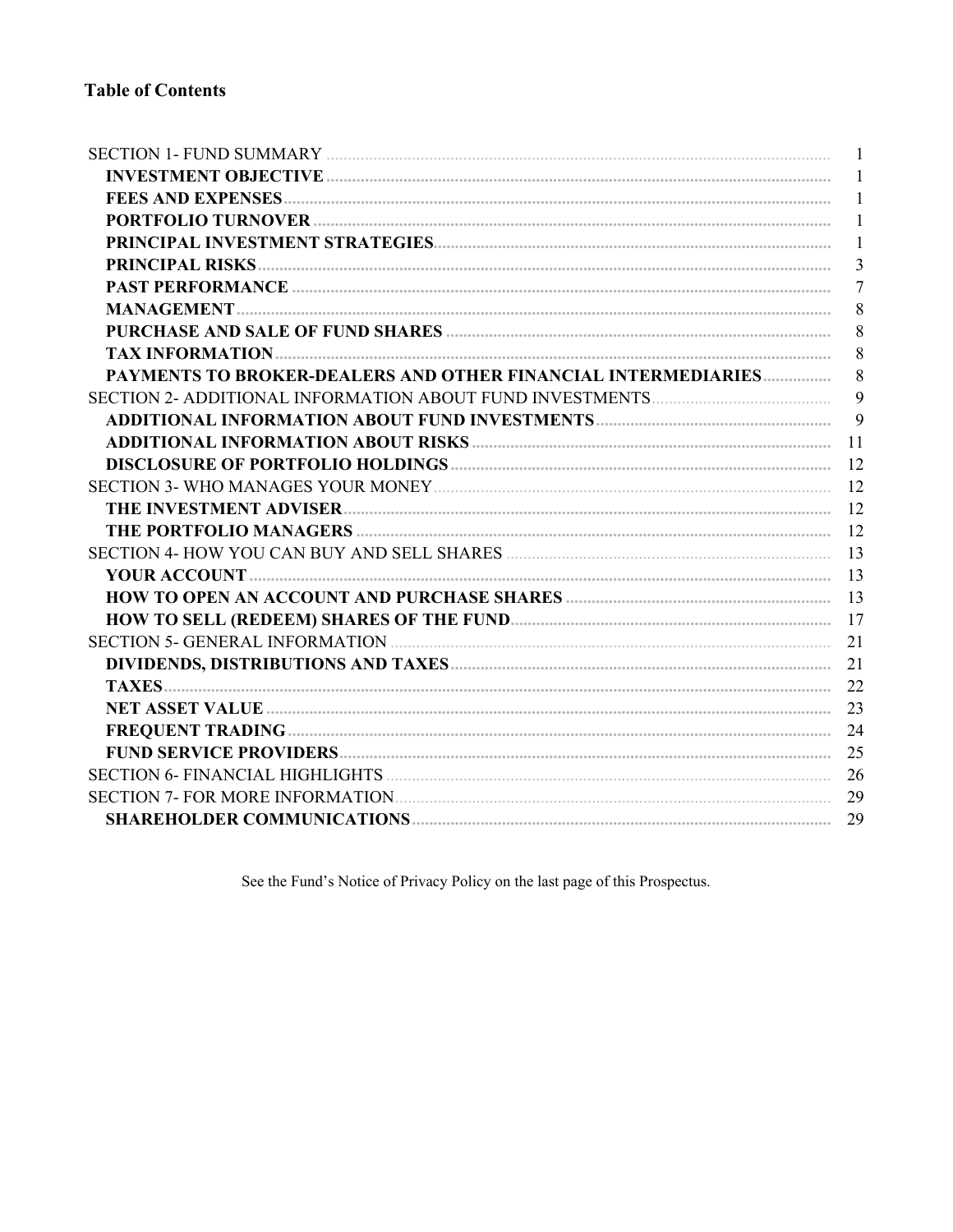# <span id="page-2-0"></span>**SECTION 1- FUND SUMMARY**

#### **INVESTMENT OBJECTIVE**

The YCG Enhanced Fund (the "Fund") seeks to maximize long-term capital appreciation consistent with reasonable investment risk.

#### **FEES AND EXPENSES**

This table describes the fees and expenses that you may pay if you buy, hold, and sell shares of the Fund. You may pay other fees, such as brokerage commissions and other fees to financial intermediaries, which are not reflected in the tables and examples below.

| <b>Shareholder Fees</b><br>(fees paid directly from your investment)                                                                           |          |
|------------------------------------------------------------------------------------------------------------------------------------------------|----------|
| Redemption Fees (You will be subject to a 2.00% redemption fee if you redeem your<br>shares 30 calendar days or less after you purchase them.) | $2.00\%$ |
| <b>Annual Fund Operating Expenses</b><br>(expenses that you pay each year as a percentage of the value of your investment)                     |          |
| Management Fees                                                                                                                                | $1.00\%$ |
| Distribution and Service (12b-1) Fees                                                                                                          | None     |
| Other Expenses                                                                                                                                 | 0.18%    |
| Fee Recoupment <sup><math>(1)</math></sup>                                                                                                     | $0.01\%$ |
| <b>Total Annual Fund Operating Expenses</b>                                                                                                    | 1.19%    |

 $<sup>(1)</sup>$  Pursuant to the Expense Limitation Agreement, the Adviser (for the lifetime of the Fund) has agreed to waive or limit its fees and</sup> assume other expenses of the Fund (excluding interest, taxes, brokerage commissions and dividend expenses on securities sold short and extraordinary expenses not incurred in the ordinary course of business) so that the Fund's ratio of total annual operating expenses is limited to 1.39%. In addition to the lifetime limit, the Adviser has agreed to reimburse the Fund to the extent necessary to ensure that total annual fund operating expenses to do not exceed 1.19% at least through April 1, 2023, unless terminated sooner by, or with the consent of, the Trust's Board of Trustees with 60 days' notice. The Adviser is entitled to the reimbursement of fees waived or reimbursed by the Adviser to the Fund subject to the limitations that (1) the reimbursement is made only for fees and expenses incurred not more than thirty-six months following the month in which the reimbursement occurred, and (2) the reimbursement may not be made if it would cause the Fund's annual expense limitation to be exceeded. The reimbursement amount may not include any additional charges or fees, such as interest accruable on the reimbursement account.

#### Example:

This example is intended to help you compare the cost of investing in the Fund with the cost of investing in other mutual funds. The Example assumes that you invest \$10,000 in the Fund for the time periods indicated and then redeem all of your shares at the end of those periods. The Example also assumes that your investment has a 5% return each year and annual Fund operating expenses remain the same. Although your actual costs may be higher or lower, based on these assumptions your costs would be:

| <b>One Year</b> | <b>Three Years</b> | <b>Five Years</b> | <b>Ten Years</b> |
|-----------------|--------------------|-------------------|------------------|
| \$121           | \$376              | \$650             | \$1,433          |

#### **PORTFOLIO TURNOVER**

The Fund pays transaction costs, such as commissions, when it buys and sells securities (or "turns over" its portfolio). A higher portfolio turnover rate may indicate higher transaction costs and may result in higher taxes when Fund shares are held in a taxable account. These costs, which are not reflected in annual fund operating expenses or in the example, affect the Fund's performance. During the most recent fiscal year, the Fund's portfolio turnover rate was 18% of the average value of its portfolio.

#### **PRINCIPAL INVESTMENT STRATEGIES**

The Fund invests primarily in equity securities without regard to market capitalization that the Adviser believes will produce high, risk-adjusted, forward rates of return (i.e.*,* the long-term annualized return that the Adviser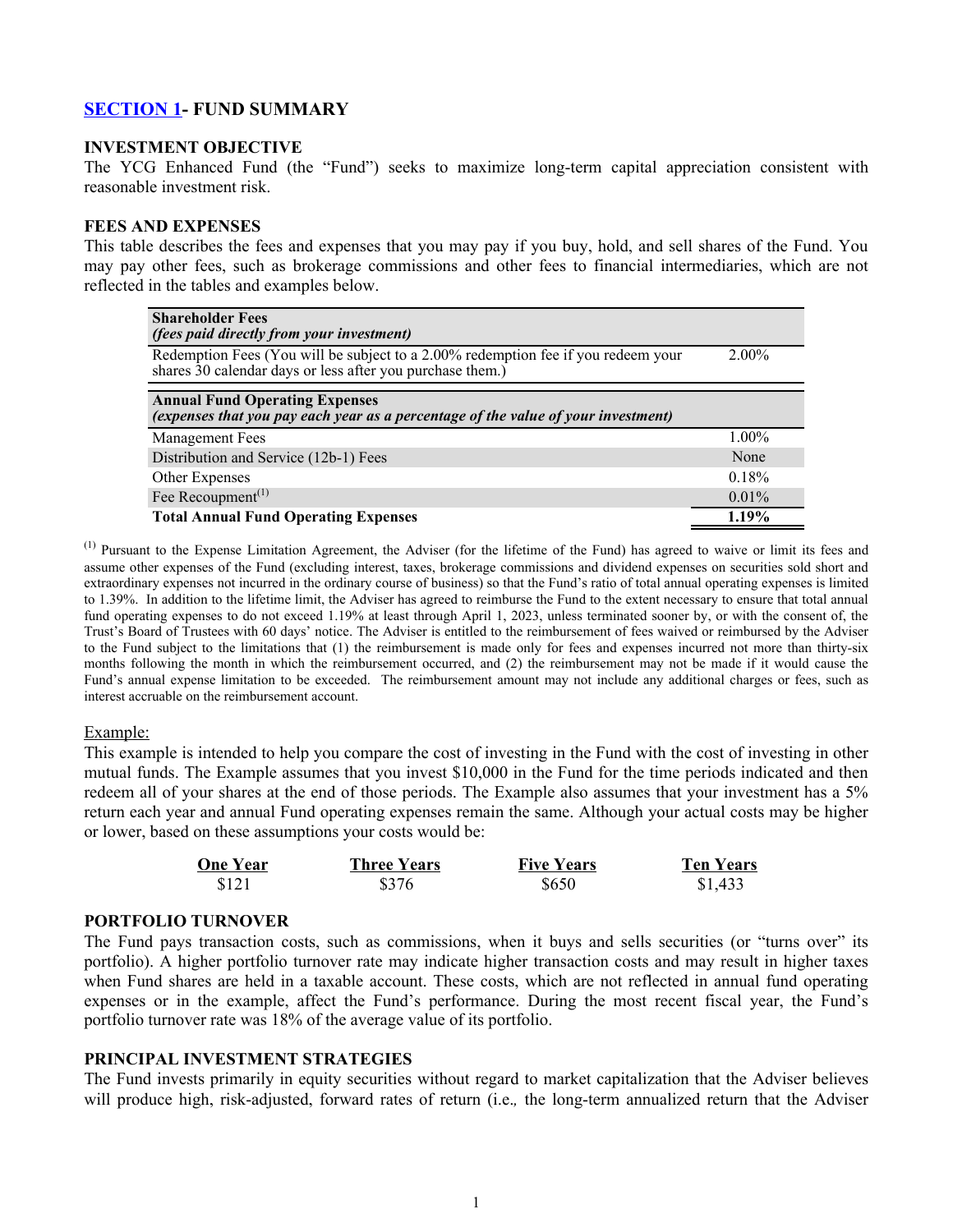believes a given security can achieve when purchased at the current market price). The Adviser believes the key is to invest in businesses that can compound capital at high rates of return for long periods of time. Businesses with this capability are extremely rare because competition and innovation drive down real pricing to the cost of capital, leaving little excess returns for investors. Therefore, the Adviser pays particular attention to identifying businesses with enduring pricing power, which the Adviser views as the single most important characteristic on which to focus.

The Adviser utilizes a proprietary framework to identify these rare businesses, which tend to possess the following characteristics:

Global Champions

- Deeply entrenched in the economic system
- Globally-networked brand or service
- Geographically-diverse revenue streams
- High market share

#### Enduring Pricing Power

- Ability to charge a large premium for products or services that are virtually identical to those of their competitors and maintain or grow that premium for decades while maintaining volume growth
- Capability to overcome deflationary pricing that comes as a result of competition and innovation
- Prefer global network economics where the value scales exponentially as the network grows
- More immune to disruption due to slow changing industry and/or difficult to replicate competitive advantages

Long-Term Volume Growth Opportunities

- Long runway of reinvestment at high rates of return
- Benefits from the growth in the global middle and upper classes
- Benefits from urbanization
- Pricing power combined with volume growth means they will be indexed to GDP growth or better

Ownership-Minded Management Team

- High family, founder, or other insider ownership
- History of treating minority owners fairly
- History of wise capital allocation decisions
- Proven track record of ignoring short-term Wall Street pressures
- Focus on aligning employee incentives with owners (principal-agent problem)

#### Conservatively Capitalized

- Can survive or even thrive in a deep recession
- Possess financial flexibility to fend off new and existing competitors
- Prefer businesses with high returns on tangible assets (thus not requiring leverage)

The Adviser then strives to construct a portfolio of these sustainably high returning businesses that the Adviser believes is both attractively priced and diversified across multiple dimensions including macroeconomic sensitivity, product category, and geography. The Adviser hopes to benefit from the superior economics of these businesses for many years to come.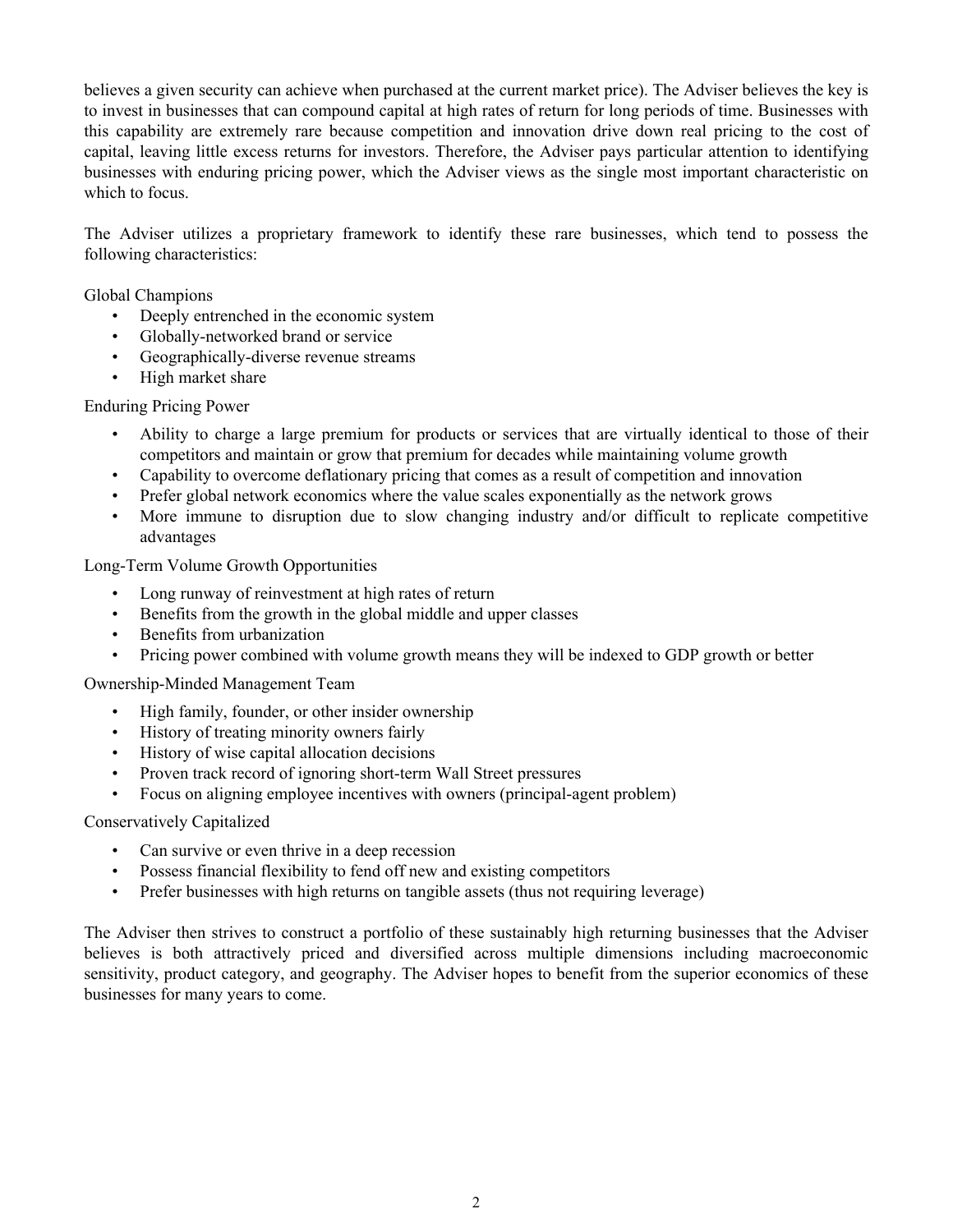#### <span id="page-4-0"></span>**Portfolio Construction**

The Adviser believes that holding a relatively small number of stocks allows its "best ideas" to have a meaningful impact on the Fund's performance. Therefore, the Fund is non-diversified and will hold fewer stocks than the typical stock mutual fund. The Adviser may invest more in its top choices than in investments it thinks are less attractive. At times, depending on market and other conditions, and in the sole discretion of the Adviser, the Fund may invest a substantial portion of its assets in a small number of issuers, business sectors or industries. Generally, the Fund will hold between 15 to 50 securities, not including options.

The Adviser may buy companies of any size market capitalization. If all else is equal, it prefers larger companies to smaller companies with regards to market capitalization.

The Adviser seeks to enhance the Fund's returns primarily through the sale of cash secured puts and covered calls. Thus, the Fund may write options on a portion of the Fund's long equity portfolio as a means to generate additional income and to tax-efficiently enter and exit positions. The Fund will not use this strategy as a means of generating implicit leverage. In other words, if all put options were to be exercised, the Fund will generally have enough cash on hand to purchase the assigned shares. While the Adviser seeks to augment returns primarily through the sale of puts and covered calls, this "option enhancement" component may involve additional options strategies.

The Fund may invest up to 50% of its assets in foreign equity securities, including securities of companies located in emerging markets. The Adviser defines foreign equity securities as equity securities of issuers listed on non-U.S. exchanges. This 50% limit does not apply to investments in the form of American Depositary Receipts ("ADRs") or any security of a foreign company that is listed and trades on a U.S. exchange.

The Fund's investments in debt securities may include U.S. Treasury notes and bonds, investment grade corporate debt securities, convertible debt securities, debt securities below investment grade (high yield or junk bonds), and foreign debt securities. The Fund may invest up to 20% of its assets in such debt securities, all of which may be in "junk" bonds, i.e., debt securities that are not investment grade securities. These types of bonds carry greater risk.

The Adviser generally sells securities of companies when the expected rate of return becomes inadequate, or if it believes there are better investment opportunities available, or if the securities no longer meet its investment criteria. The Adviser may write call options on specific stocks to exit a position or decrease its size. The Adviser will only write call options if it is willing to sell the stock at the exercise price.

#### **PRINCIPAL RISKS**

There is a risk that you could lose all or a portion of your money on your investment in the Fund. This risk may increase during times of significant market volatility. The principal risks of investing in the Fund are listed below and could adversely affect the net asset value (the "NAV"), total return and value of the Fund and your investment.

*Stock Market Risks:* Stock mutual funds are subject to stock market risks and significant fluctuations in value. Your investment in the Fund represents an indirect investment in the securities owned by the Fund. The value of these securities, like other market investments, may move up or down, sometimes rapidly and unpredictably. The value of the securities in which the Fund invests will affect the value of your investment. Your investment at any point in time may be worth less than your original investment, even after taking into account the reinvestment of Fund dividends and distributions. A rise in protectionist trade policies, slowing global economic growth, risks associated with the United Kingdom's departure from the European Union, the risk of trade disputes, and the possibility of changes to some international trade agreements, tensions or open conflict between and among nations, such as between Russia and Ukraine, could affect the economies of many nations, including the United States, in ways that cannot necessarily be foreseen at the present time, and may negatively impact the markets in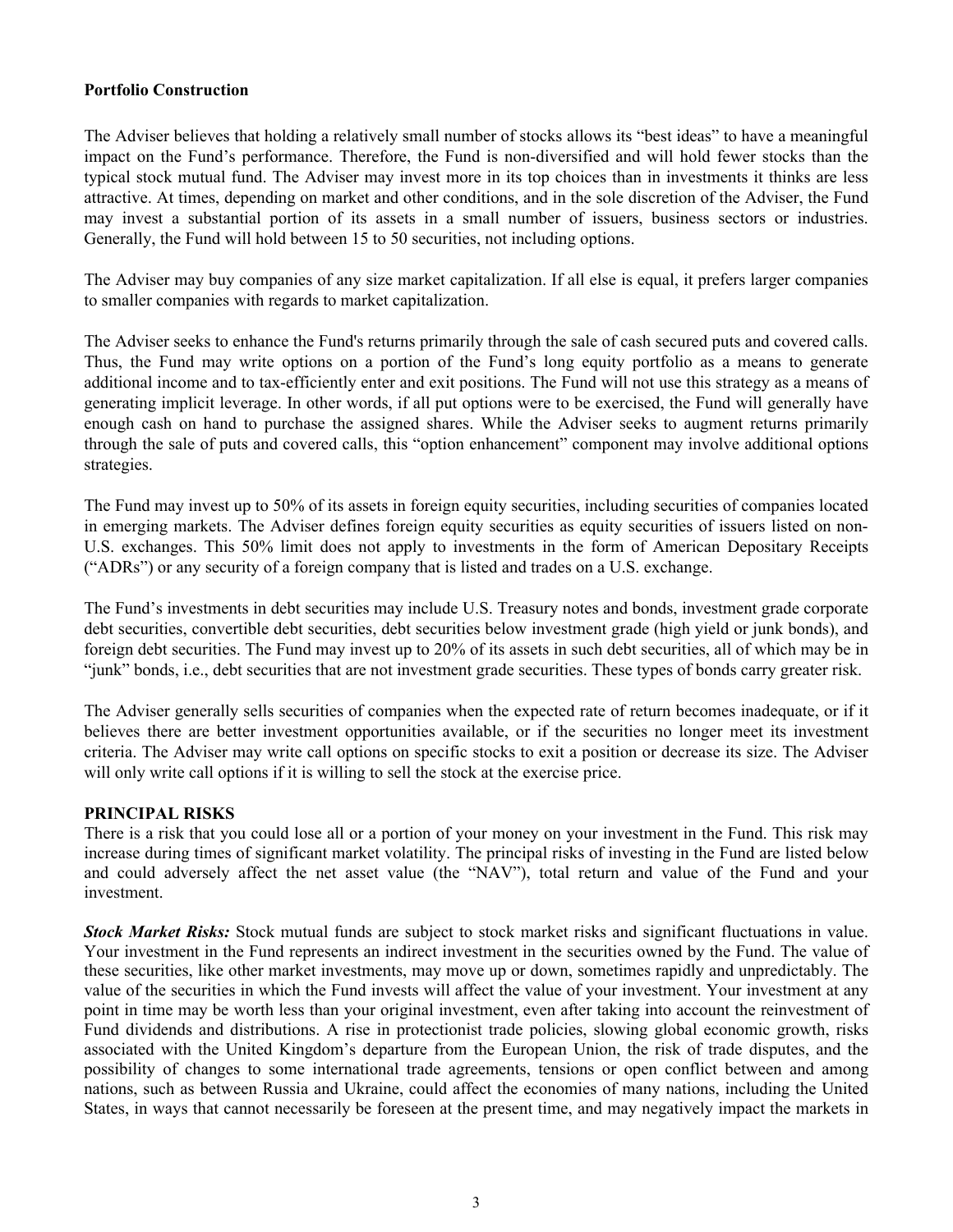which the Fund invests. Additionally, the COVID-19 pandemic has resulted in extreme and in many cases unprecedented volatility and severe losses in financial markets in the United States and around the world. Some sectors of the economy and individual issuers have experienced particularly large losses. Disruptions from the COVID-19 pandemic may continue for an extended period of time or reoccur in the future to a similar or greater extent. The impact of this and other epidemics or pandemics in the future could adversely affect Fund performance.

*Equity Risk:* The value of equity securities, including common stock, preferred stock and convertible stock, will fluctuate in response to factors affecting the particular company, as well as broader market and economic conditions. Moreover, in the event of the company's bankruptcy, claims of certain creditors, including bondholders, will have priority over claims of common stock holders such as the Fund and are likely to have varying types of priority over holders of preferred and convertible stock. In addition, the Fund's portfolio is subject to the risks associated with growth stocks. Growth stock prices may be more sensitive to changes in current or expected earnings than the prices of other stocks, and growth stocks may not perform as well as value stocks or the stock market in general.

*Stock Selection Risks:* The portfolio securities selected by the Adviser may decline in value or not increase in value when the stock market in general is rising and may fail to meet the Fund's investment objective.

*Non-Diversification Risk:* The Fund is non-diversified. As such, it will likely invest a greater percentage of its assets in fewer securities than diversified investment companies and its performance may be more volatile. If the securities in which the Fund invests perform poorly, the Fund could incur greater losses than it would have had it invested in a greater number of securities.

**Sector Emphasis Risk:** The securities of companies in the same business sector, if comprising a significant portion of the Fund's portfolio, may in some circumstances react negatively to market conditions, interest rates and economic, regulatory or financial developments and adversely affect the value of the portfolio to a greater extent than if such securities comprised a lesser portion of the Fund's portfolio or the Fund's portfolio was diversified across a greater number of industry sectors. Some industry sectors have particular risks that may not affect other sectors.

*Foreign and Emerging Markets Securities Risk:* The securities of foreign issuers may be less liquid and more volatile than securities of comparable U.S. issuers. The costs associated with securities transactions are often higher in foreign countries than the U.S. The U.S. dollar value of foreign securities traded in foreign currencies (and any dividends and interest earned) held by the Fund may be affected favorably or unfavorably by changes in foreign currency exchange rates. An increase in the U.S. dollar relative to these other currencies will adversely affect the Fund. Additionally, investments in foreign securities, even those publicly traded in the United States, may involve risks which are in addition to those inherent in domestic investments. Foreign companies may not be subject to the same regulatory requirements of U.S. companies, and as a consequence, there may be less publicly available information about such companies. Foreign companies may be subject to significantly higher levels of taxation than U.S. companies, including potentially confiscatory levels of taxation, thereby reducing the earnings potential of such foreign companies. Substantial withholding taxes may apply to distributions from foreign companies. Also, foreign companies may not be subject to uniform accounting, auditing, and financial reporting standards and requirements comparable to those applicable to U.S. companies. Foreign governments and foreign economies often are less stable than the U.S. Government and the U.S. economy.

The risks associated with international investing will be greater in emerging markets than in more developed foreign markets because, among other things, emerging markets may have less stable political and economic environments. Investments in securities of issuers in emerging markets may also be exposed to risks related to a lack of liquidity, greater potential for market manipulation, issuers' limited reliable access to capital, and foreign investment structures. Additionally, the Fund may have limited rights and remedies available to it to pursue claims against issuers in emerging markets.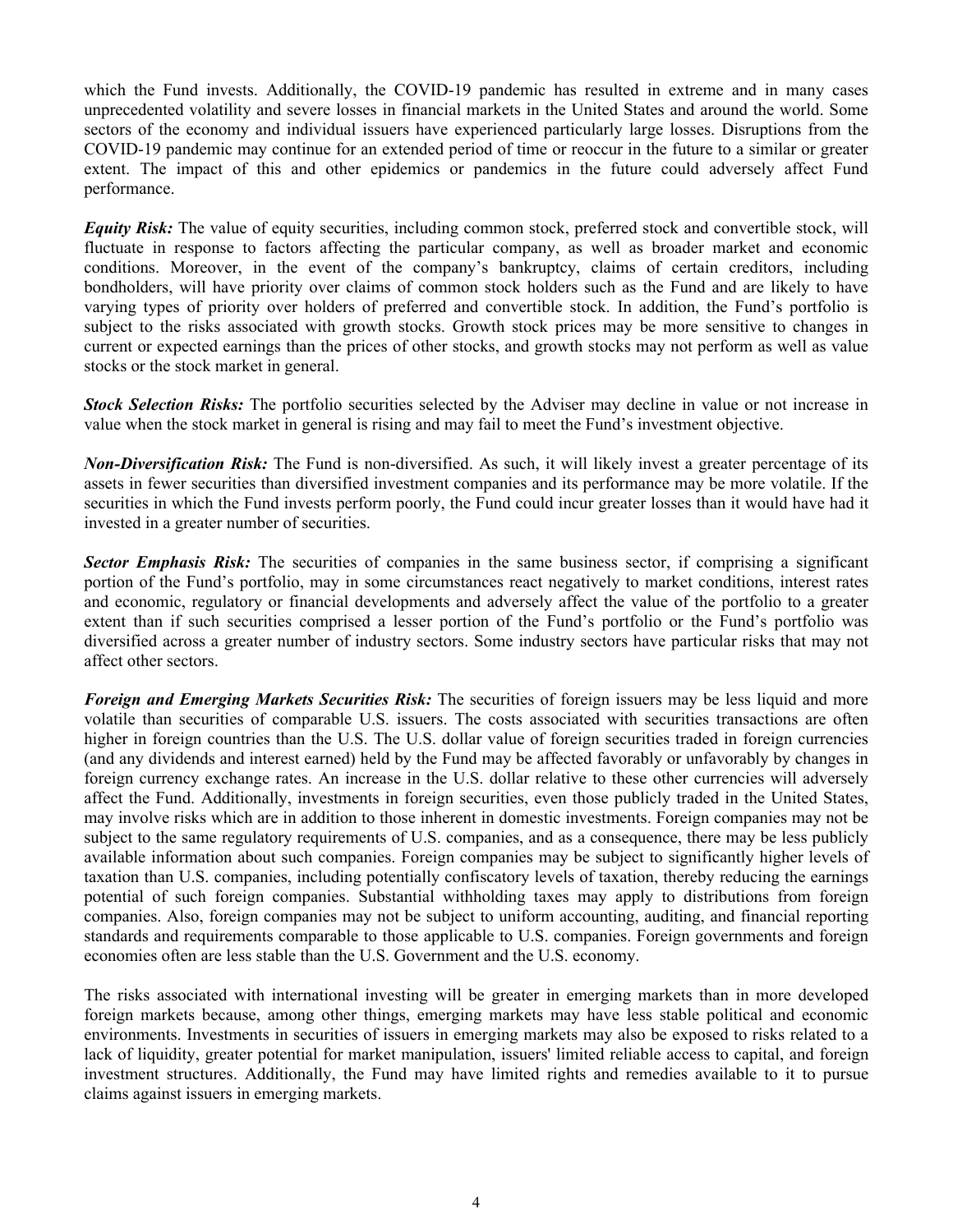*ADRs Risk:* ADRs are generally subject to the same risks as the foreign securities because their values depend on the performance of the underlying foreign securities. ADRs may be purchased through "sponsored" or "unsponsored" facilities. A sponsored facility is established jointly by the issuer of the underlying security and a depositary, whereas a depositary may establish an unsponsored facility without participation by the issuer of the depositary security. Holders of unsponsored ADRs generally bear all the costs of such depositary receipts, and the issuers of unsponsored ADRs frequently are under no obligation to distribute shareholder communications received from the company that issues the underlying foreign securities or to pass through voting rights to the holders of the ADRs. As a result, there may not be a correlation between such information and the market values of unsponsored ADRs.

*Interest Rate Risk:* In general, the value of bonds and other debt securities falls when interest rates rise and viceversa. Longer term obligations are usually more sensitive to interest rate changes than shorter term obligations. While bonds and other debt securities normally fluctuate less in price than common stocks, there have been extended periods of increases in interest rates that have caused significant declines in bond prices. Interest rate risk is the risk that debt securities in the Fund's portfolio will decline in value because of increases in market interest rates. This risk may be particularly acute because market interest rates are currently at historically low levels.

*Credit Risk:* The issuers of the bonds and other debt securities held by the Fund may not be able to make interest or principal payments. Even if these issuers are able to make interest or principal payments, they may suffer adverse changes in financial condition that would lower the credit quality of the security, leading to greater volatility in the price of the security.

*Junk Bond Risk:* Junk bonds are debt securities that have credit ratings below investment grade. Almost all debt securities have interest rate and credit risk. Junk bonds generally carry a higher level of both interest rate and credit risk than debt securities that are investment grade.

*Management Risk:* The success of the Fund's strategy is dependent on the Adviser's ability and its stock selection process to correctly identify the Fund's investments. If the Adviser is unsuccessful, the Fund could experience losses regardless of the overall performance of the U.S. equity market.

*Derivatives Risk:* The Fund may invest in derivatives, such as option contracts, as a principal investment strategy. The primary risk of derivatives is the same as the risk of the underlying asset, namely that the value of the underlying asset may increase or decrease. Adverse movements in the value of the underlying asset can expose the Fund to losses. In addition, risks in the use of derivatives include:

- an imperfect correlation between the price of derivatives and the movement of the securities prices or interest rates;
- the possible absence of a liquid secondary market for any particular derivative at any time;
- the potential loss if the counterparty to the transaction does not perform as promised;
- the possible need to defer closing out certain positions to avoid adverse tax consequences, as well as the possibility that derivative transactions may result in acceleration of gain, deferral of losses or a change in the character of gain realized;
- the risk that the financial intermediary "manufacturing" the over the counter derivative, being the most active market maker and offering the best price for repurchase, will not continue to create a credible market in the derivative;
- because certain derivatives are "manufactured" by financial institutions, the risk that the Fund may develop a substantial exposure to financial institution counterparties; and
- the risk that a full and complete appreciation of the complexity of derivatives and how future value is affected by various factors including changing interest rates and credit quality is not attained.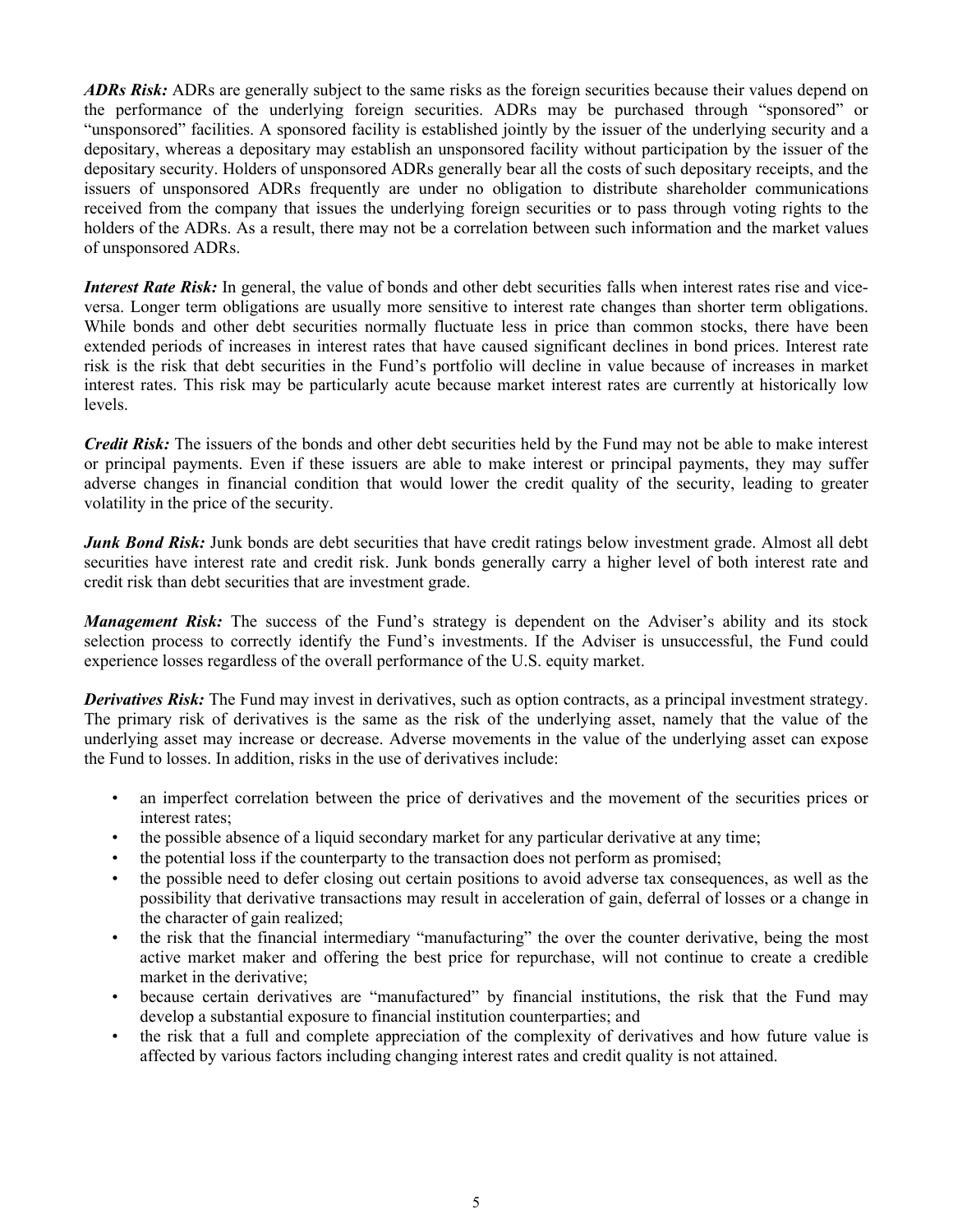There is no guarantee that derivatives will provide successful results and any success in their use depends on a variety of factors including the ability of the Adviser to predict correctly the direction of interest rates, securities prices, and other factors.

*Risks from Writing Call Options:* When the Fund writes call options on its portfolio securities, it limits its opportunity to profit from an investment and, consequently, the Fund could significantly underperform the market. Writing call options could also result in additional turnover and higher tax liability.

*Risks from Writing Put Options:* If the underlying security or instrument depreciates to a price lower than the exercise price of the put option, it can be expected that the put option will be exercised and a Fund will be obligated to purchase the underlying security or instrument at more than its market value.

*Risks of Investment in Small-Cap Companies:* The Fund may invest in smaller capitalization companies. Accordingly, the Fund may be subject to the additional risks associated with investment in companies with small and micro capital structures. These companies may (i) have relatively small revenues, (ii) have limited product lines or services, (iii) lack depth of management, (iv) lack the ability to obtain funds necessary for growth, and (v) feature products or services for which a market does not yet exist and/or may never be established.

The increased risk involved with investing in micro cap companies may cause the market prices of their securities to be more volatile than those of larger, more established companies. Further, these securities tend to trade at a lower volume than do those of larger, more established companies, which generally results in less liquidity. If the Fund is heavily invested in these securities, the NAV of the Fund will be more susceptible to sudden and significant losses if the value of these securities decline.

*Risks of Investment in Medium-Cap Companies:* The Fund may invest in medium capitalization companies. Securities of medium capitalization companies tend to be riskier than securities of companies with large capitalizations. This is because mid cap companies typically have smaller product lines and less access to liquidity than large cap companies, and are therefore more sensitive to economic downturns. In addition, growth prospects of mid cap companies tend to be less certain than large cap companies, and the dividends paid by mid cap stocks are frequently negligible. Moreover, mid cap stocks have, on occasion, fluctuated in the opposite direction of large cap stocks or the general stock market. Consequently, securities of mid cap companies tend to be more volatile than those of large cap companies.

*Liquidity Risk:* Liquidity risk is the risk that, due to certain investments trading in lower volumes or to market and economic conditions, the Fund may be unable to find a buyer for its investments when it seeks to sell them or to receive the price it expects based on the Fund's valuation of the investments. Events that may lead to increased redemptions, such as market disruptions, may also negatively impact the liquidity of the Fund's investments when it needs to dispose of them. If the Fund is forced to sell its investments at an unfavorable time and/or under adverse conditions in order to meet redemption requests, such sales could negatively affect the Fund. Liquidity issues may also make it difficult to value the Fund's investments.

*Value Investing Risk:* Value investing risk is the risk associated with the Fund's investment in companies it considers undervalued relative to their peers or the general stock market where these securities may decline or may not reach what the Adviser believes are their full value.

*Tax Law Change Risk:* Tax law is subject to change, possibly with retroactive effect, or to different interpretations. In particular, Congress is considering substantial changes to U.S. federal income tax laws, and some with retroactive effect, that could result in substantial adverse U.S. federal income tax consequences to the Fund and its shareholders. Any future changes are highly uncertain, and the impact on the Fund or its shareholders cannot be predicted. Prospective shareholders should consult their own tax advisors regarding the impact to them of possible changes in tax laws.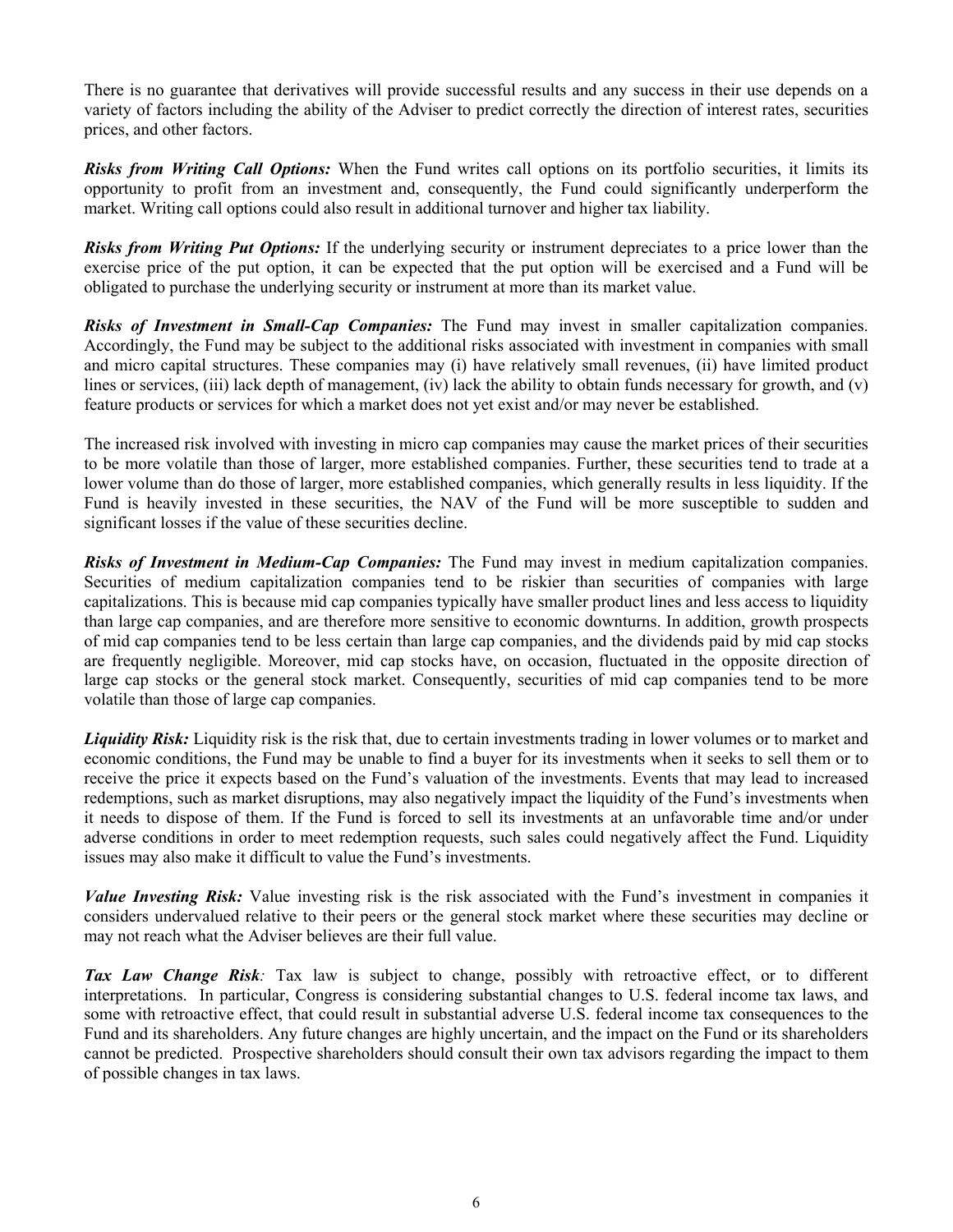<span id="page-8-0"></span>You could lose money on your investment in the Fund, or the Fund may not perform as well as other possible investments. The Fund does not constitute a balanced or complete investment program and the NAV of its shares will fluctuate based on the value of the securities held by the Fund.

#### **Who should buy this Fund**

The Fund is most appropriate for long-term investors who understand the risks of investing and are seeking longterm capital appreciation, and who are willing to accept short term volatility and risk.

# **PAST PERFORMANCE**

The accompanying bar chart and table provide some indication of the risks of investing in the Fund and the variability of the Fund by showing changes in the Fund's performance from year to year and by showing how the Fund's average annual total returns for one year, five years and since the Fund's inception compare with those of broad measures of market performance. Following the bar chart is the Fund's highest and lowest quarterly returns during the period shown in the bar chart. Past performance (before and after taxes) is not necessarily an indication of how the Fund will perform in the future. It may perform better or worse in the future. Updated performance information is available on the Fund's website at http://www.ycgfunds.com or by calling 855-444-YCGF (9243).



**Annual Total Returns as of December 31**

| <b>Best Quarter</b> | Worst Quarter   |
|---------------------|-----------------|
| Q2 2020 18.43%      | Q1 2020 -20.78% |

| Average Annual Total Returns for the periods ended December 31, 2021 |                 |           |                                                             |
|----------------------------------------------------------------------|-----------------|-----------|-------------------------------------------------------------|
|                                                                      | <b>One Year</b> |           | <b>Since</b><br>Inception<br><b>Five Years</b> (12/28/2012) |
| YCG Enhanced Fund (YCGEX)                                            |                 |           |                                                             |
| <b>Return Before Taxes</b>                                           | 27.14%          | $20.13\%$ | $16.18\%$                                                   |
| Return After Taxes on Distributions                                  | 24.28%          | 19.13%    | $15.27\%$                                                   |
| Return After Taxes on Distributions and Sale of Fund Shares          | $17.71\%$       | 16.22%    | 13.33%                                                      |
| S&P 500 Index (reflects no deduction for fees, expenses, or taxes)   | 28.71%          | 18.47%    | 16.81%                                                      |
| S&P Global BMI Total Return Index (reflects no deduction for         |                 |           |                                                             |
| fees, expenses, or taxes)                                            | 18.18%          | $14.53\%$ | 11.91%                                                      |

After tax returns are calculated using the historical highest individual stated federal marginal income tax rates and do not reflect the impact of state and local taxes. Actual after-tax returns depend on your individual situation and may differ from those shown. Furthermore, the after-tax returns shown are not relevant to those who hold their shares through tax-deferred arrangements such as 401(k) plans or individual retirement accounts ("IRAs").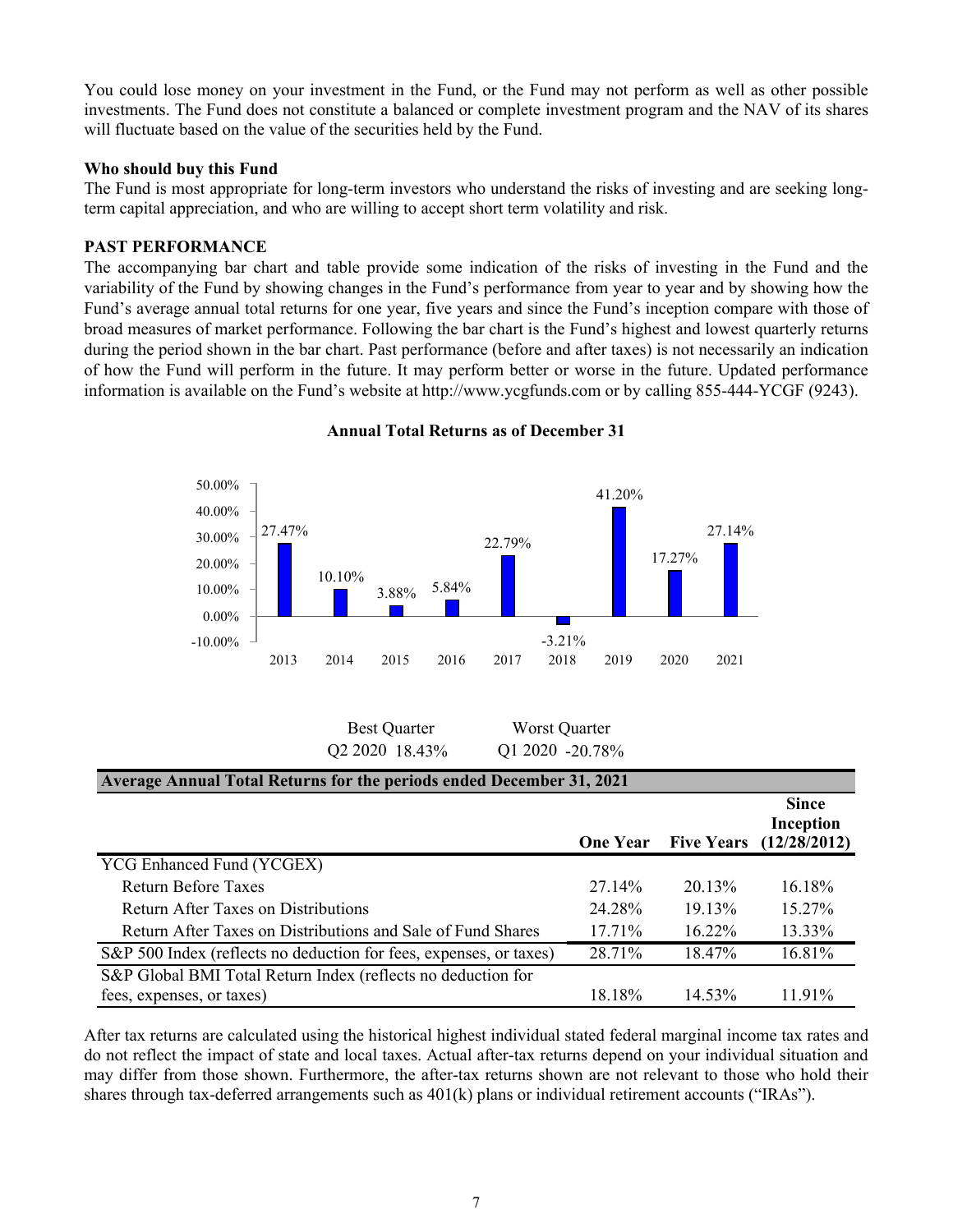# <span id="page-9-0"></span>**MANAGEMENT**

#### **Investment Adviser**

YCG, LLC is the Fund's investment adviser.

#### **Portfolio Manager**

Mr. Brian Yacktman, Chief Investment Officer and Portfolio Manager, and Mr. Elliott Savage, Portfolio Manager, have served as the Fund's portfolio managers since its inception.

#### **PURCHASE AND SALE OF FUND SHARES**

You may purchase or redeem shares of the Fund on any business day, which is any day the New York Stock Exchange ("NYSE") is open for business. You may purchase or redeem shares of the Fund either through certain brokerage firms, financial institutions, and other industry professionals (collectively, "Service Organizations") or directly from the Fund by the means described below. The minimum initial investment in shares of the Fund is \$2,500. Additional investments must be in amounts of \$100 or more. The minimum initial investment in retirement accounts (such as an IRA) is \$1,000. Additional investments in retirement accounts must be in amounts of \$100 or more. The Fund also offers an Automatic Investment Plan ("AIP"). The minimum investment for an AIP is \$500. Additional investments must be in amounts of \$100 or more.

For important information about the purchase and sale of Fund shares, please turn to "How You Can Buy and Sell Shares" on page [13](#page-14-0) of this Prospectus.

#### **TAX INFORMATION**

The Fund's distributions generally will be taxable to you, and they may be taxed as ordinary income or capital gains, whether they are paid in cash or reinvested in Fund shares, unless you invest through a tax-deferred arrangement, such as a 401(k) plan or an IRA, in which case such distributions may be taxable at a later date.

# **PAYMENTS TO BROKER-DEALERS AND OTHER FINANCIAL INTERMEDIARIES**

If you purchase shares of the Fund through a broker-dealer or other financial intermediary (such as a bank), the Fund and its related companies may pay the intermediary for the sale of Fund shares and other related services. These payments may create a conflict of interest by influencing the broker-dealer or other intermediary and your salesperson to recommend the Fund over another investment. Ask your salesperson or visit your financial intermediary's website for more information.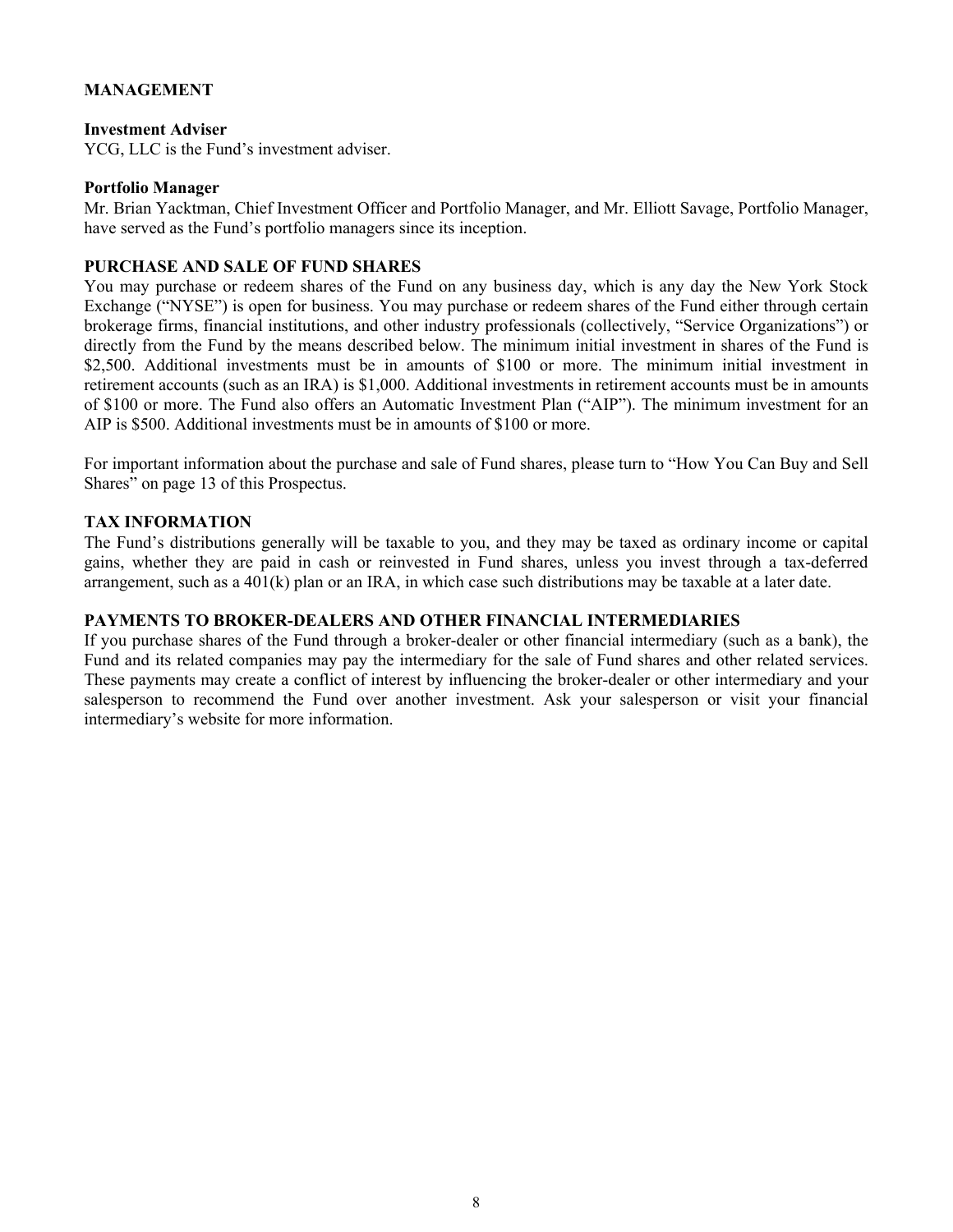# <span id="page-10-0"></span>**SECTION 2- ADDITIONAL INFORMATION ABOUT FUND INVESTMENTS**

This section provides additional information about the Fund's investments and certain portfolio management techniques that the Fund may use. More information about the Fund's investments and portfolio management techniques, and related risks, is included in the Statement of Additional Information ("SAI").

#### **ADDITIONAL INFORMATION ABOUT FUND INVESTMENTS**

The Fund seeks to maximize long-term capital appreciation consistent with reasonable investment risk. The Fund's investment objective is not a fundamental policy and may be changed by the Fund's Board of Trustees without the approval of the Fund's shareholders. However, as a matter of policy, the Fund would not materially change its investment objective without informing shareholders at least 60 days in advance of such change.

The Fund invests primarily in equity securities without regard to market capitalization that the Adviser believes will produce high, risk-adjusted, forward rates of return (i.e., the long-term annualized return that the Adviser believes a given security can achieve when purchased at the current market price). The Adviser believes the key is to invest in businesses that can compound capital at high rates of return for long periods of time. Businesses with this capability are extremely rare because competition and innovation drive down real pricing to the cost of capital, leaving little excess returns for investors. Therefore, the Adviser pays particular attention to identifying businesses with enduring pricing power, which the Adviser views as the single most important characteristic on which to focus.

The Adviser utilizes a proprietary framework to identify these rare businesses, which tend to possess the following characteristics:

Global Champions

- Deeply entrenched in the economic system
- Globally-networked brand or service
- Geographically-diverse revenue streams
- High market share

Enduring Pricing Power

- Ability to charge a large premium for products or services that are virtually identical to those of their competitors and maintain or grow that premium for decades while maintaining volume growth
- Capability to overcome deflationary pricing that comes as a result of competition and innovation
- Prefer global network economics where the value scales exponentially as the network grows
- More immune to disruption due to slow changing industry and/or difficult to replicate competitive advantages

Long-Term Volume Growth Opportunities

- Long runway of reinvestment at high rates of return
- Benefits from the growth in the global middle and upper classes
- Benefits from urbanization
- Pricing power combined with volume growth means they will be indexed to GDP growth or better

Ownership-Minded Management Team

- High family, founder, or other insider ownership
- History of treating minority owners fairly
- History of wise capital allocation decisions
- Proven track record of ignoring short-term Wall Street pressures
- Focus on aligning employee incentives with owners (principal-agent problem)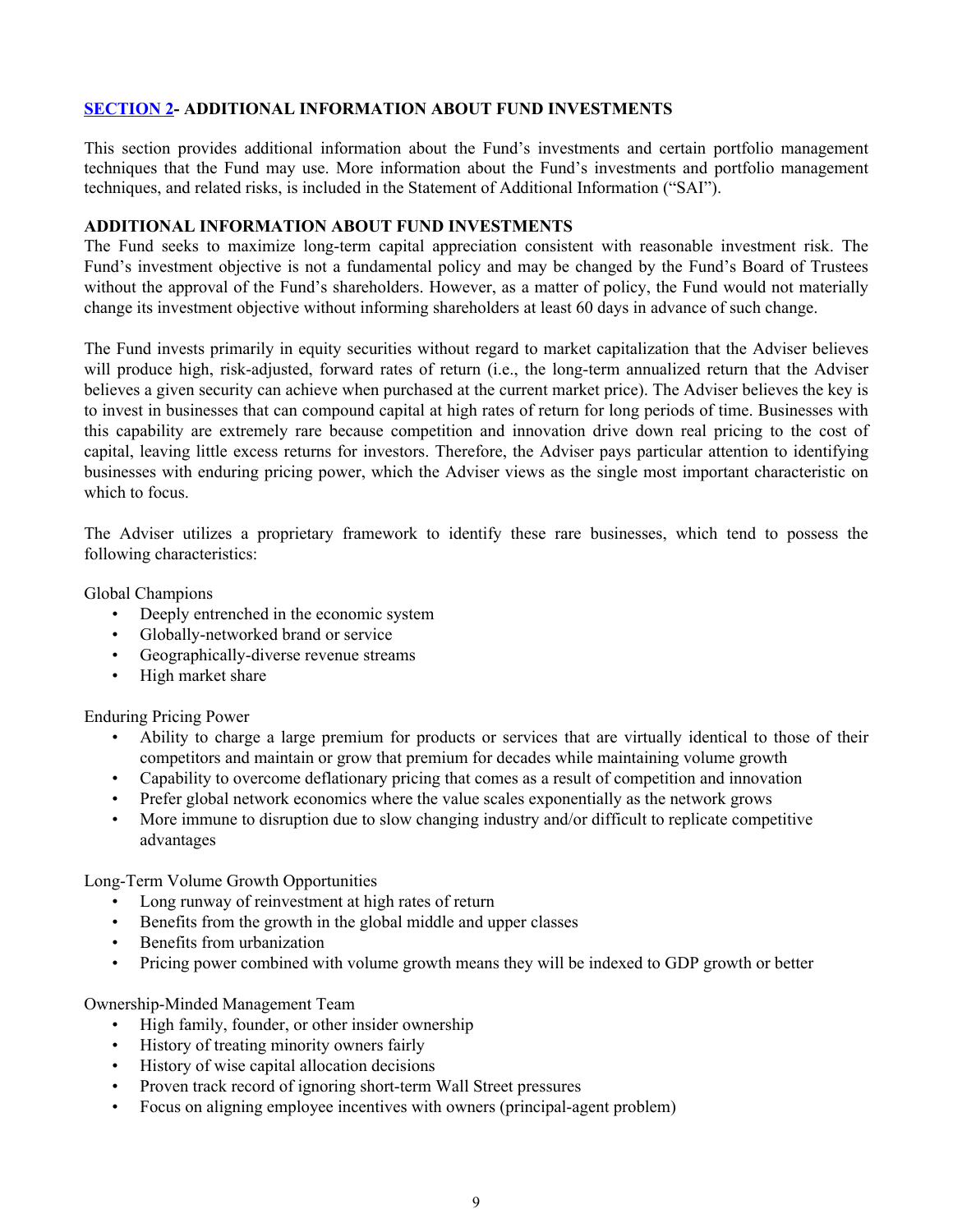Conservatively Capitalized

- Can survive or even thrive in a deep recession
- Possess financial flexibility to fend off new and existing competitors
- Prefer businesses with high returns on tangible assets (thus not requiring leverage)

The Adviser then strives to construct a portfolio of these sustainably high returning businesses that the Adviser believes is both attractively priced and diversified across multiple dimensions including macroeconomic sensitivity, product category, and geography. The Adviser hopes to benefit from the superior economics of these businesses for many years to come.

The Adviser believes that holding a relatively small number of stocks allows its "best ideas" to have a meaningful impact on the Fund's performance. Therefore, the Fund is non-diversified and will hold fewer stocks than the typical stock mutual fund. The Adviser may invest more in its top choices than in investments it thinks are less attractive. At times, depending on market and other conditions, and in the sole discretion of the Adviser, the Fund may invest a substantial portion of its assets in a small number of issuers, business sectors or industries. Generally, the Fund will hold between 15 to 50 securities, not including options.

The Adviser may buy companies of any size market capitalization. If all else is equal, it prefers larger companies to smaller companies with regards to market capitalization.

The Adviser seeks to enhance the Fund's returns primarily through the sale of cash secured puts and covered calls. Thus, the Fund may write options on a portion of the Fund's long equity portfolio as a means to generate additional income and to tax-efficiently enter and exit positions. The Fund will not use this strategy as a means of generating implicit leverage. In other words, if all put options were to be exercised, the Fund will generally have enough cash on hand to purchase the assigned shares. While the Adviser seeks to augment returns primarily through the sale of puts and covered calls, this "option enhancement" component may involve additional options strategies.

The Fund may invest up to 50% of its assets in foreign equity securities, including securities of companies located in emerging markets. The Adviser defines foreign equity securities as equity securities of issuers listed on non-U.S. exchanges. This 50% limit does not apply to investments in the form of ADRs or any security of a foreign company that is listed and trades on a U.S. exchange.

The Fund's investments in debt securities may include U.S. Treasury notes and bonds, investment grade corporate debt securities, convertible debt securities, debt securities below investment grade (high yield or junk bonds), and foreign debt securities. The Fund may invest up to 20% of its assets in such debt securities, all of which may be in "junk" bonds, i.e., debt securities that are not investment grade securities. These types of bonds carry greater risk.

Once the Adviser determines the companies in which it would like to become business owners, it may also choose to strategically write put options on specific stocks to establish a position or further increase its size. The Adviser views this as a possible way to help provide additional margin of safety to the alternative of buying the stock at prevailing market prices. The Adviser will only write put options if it is willing to purchase the stock at the exercise price. The Adviser views this as similar to being paid a premium to enter a limit order to buy a stock it desires to own.

The Adviser generally sells securities of companies when the expected rate of return becomes inadequate, or if it believes there are better investment opportunities available, or if the securities no longer meet its investment criteria. The Adviser may write covered call options on specific stocks to exit a position or decrease its size. The Adviser views this as a way to provide additional income to the portfolio. The Adviser will only write call options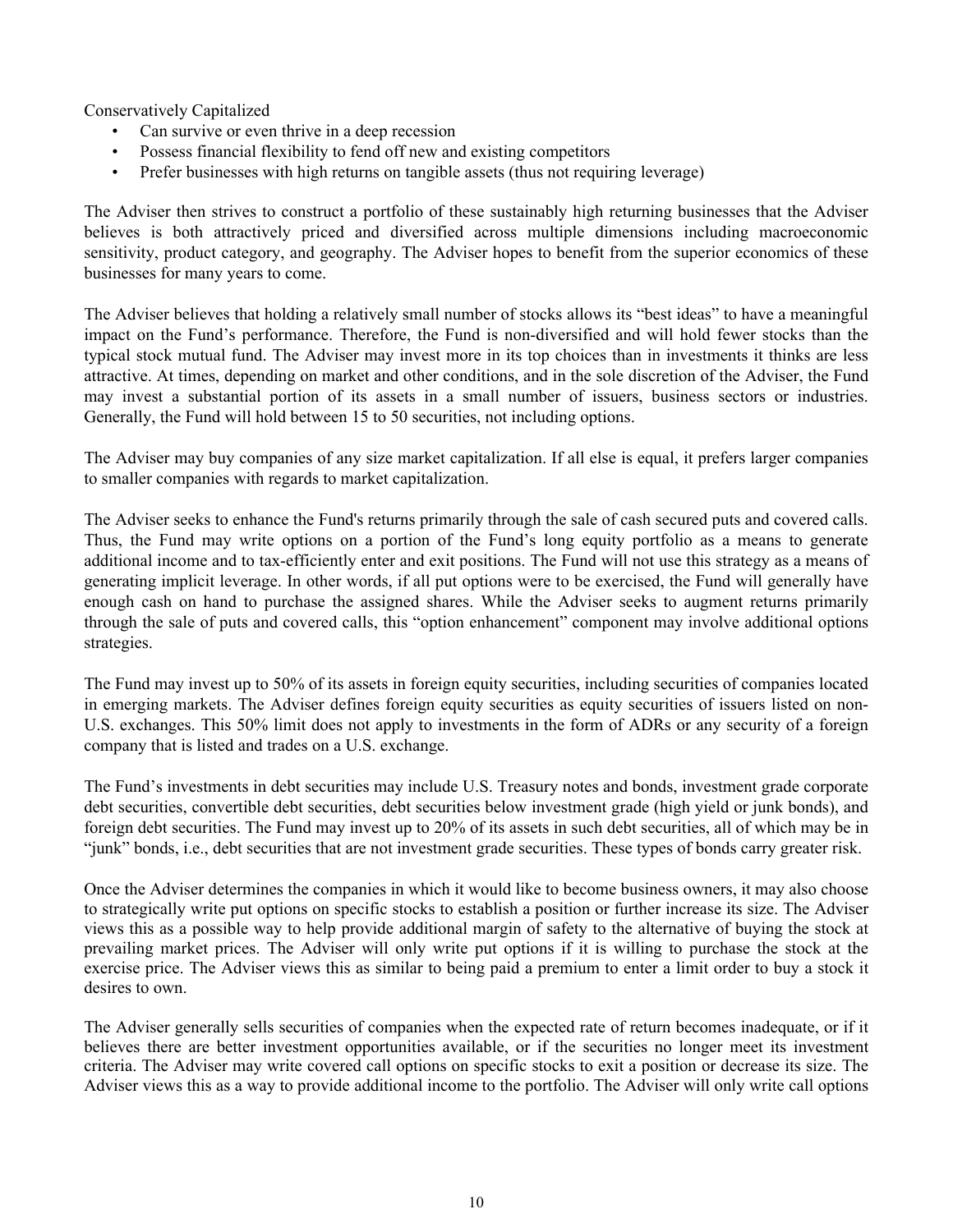<span id="page-12-0"></span>if it is willing to sell the stock at the exercise price. The Adviser views this as similar to being paid a premium to enter a limit order to sell a stock it desires to exit.

The Adviser does not attempt to achieve the Fund's investment objectives by active and frequent trading of common stocks. While the Fund's portfolio turnover will vary from year to year based upon market conditions and factors affecting the particular securities held in the portfolio, it is anticipated that the Fund's average portfolio turnover will generally not exceed 50% annually.

The Adviser follows many more companies than it actually buys. The Adviser does not attempt to "time the market," but may increase the Fund's cash position if the Adviser does not believe opportunities exist for purchasing securities of companies that meet its investment requirements. If there is cash available for investment and there are not securities that meet the Fund's investment criteria, the Fund may invest without limitation in high-quality cash and cash equivalents such as U.S. Government securities or government money market fund shares. In the event that the Fund takes such a temporary defensive position, it may not be able to achieve its investment objective during this temporary period.

#### **ADDITIONAL INFORMATION ABOUT RISKS**

You could lose money on your investment in the Fund, or the Fund may not perform as well as other possible investments. The Fund does not constitute a balanced or complete investment program and the NAV of its shares will fluctuate based on the value of the securities held by the Fund.

The Fund is subject to the following non-principal risks:

Cybersecurity Risk ‑ Cybersecurity incidents may allow an unauthorized party to gain access to Fund assets, customer data (including private shareholder information), or proprietary information, or cause the Fund, the Adviser and/or the Fund's service providers (including, but not limited to, Fund accountants, custodians, subcustodians, transfer agents and financial intermediaries) to suffer data breaches, data corruption or lose operational functionality.

Redemption Risk - The Fund may experience periods of heavy redemptions that could cause the Fund to liquidate its assets at inopportune times or at a loss or depressed value, particularly during periods of declining or illiquid markets. Redemption risk is greater to the extent that the Fund has investors with large shareholdings, short investment horizons, or unpredictable cash flow needs. In addition, redemption risk is heightened during periods of overall market turmoil. The redemption by one or more large shareholders of their holdings in the Fund could hurt performance and/or cause the remaining shareholders in the Fund to lose money. If the Fund is forced to liquidate its assets under unfavorable conditions or at inopportune times, the value of your investment could decline. The Fund further reserves the right to distribute "in-kind" securities from the Fund's portfolio in lieu (in whole or in part) of cash under certain circumstances, including under stressed market conditions. The Fund may do so in the form of pro-rata slices of the Fund's portfolio, individual securities, or a representative basket of securities. It is not expected that the Fund would do so except in unusual circumstances. If the Fund pays your redemption proceeds by a distribution of securities, you could incur brokerage or other charges in converting the securities to cash. Also, a shareholder who receives a redemption in kind bears the market risk of the securities until they are converted into cash.

Temporary Defensive Strategy ‑ At times, the Fund may employ temporary defensive strategies in response to unfavorable economic, market, political or other conditions. At such times, the Fund may increase its cash reserves without limit by holding high quality, short-term debt securities and money market instruments and by entering into repurchase agreements. If the Fund holds cash uninvested, it will be subject to the credit risk of the depository institution holding the cash. If the Fund holds cash uninvested, the Fund will not earn income on the cash. These investments are inconsistent with the Fund's primary investment strategies. As a result, during these periods, the Fund may not achieve its objective.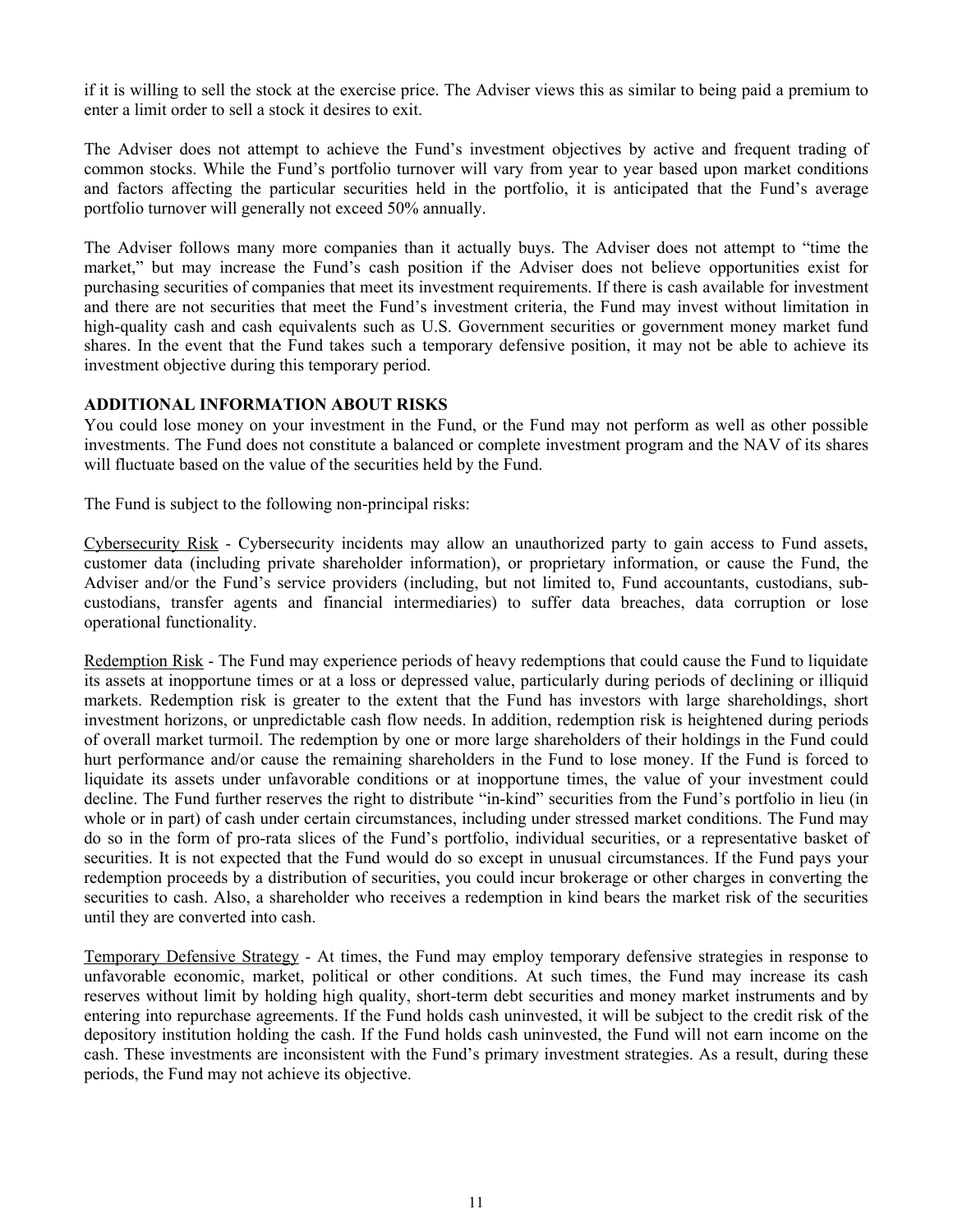### <span id="page-13-0"></span>**DISCLOSURE OF PORTFOLIO HOLDINGS**

The Fund has established a policy with respect to the disclosure of its portfolio holdings. A description of this policy is provided in the Fund's SAI, which can be obtained free of charge by contacting the Fund's transfer agent, U.S. Bancorp Fund Services, LLC (the "Transfer Agent"), at 855-444-YCGF (9243). U.S. Bancorp Fund Services, LLC is doing business as U.S. Bank Global Fund Services with respect to its role as administrator and accountant for the Fund. The Fund posts its portfolio holdings on its website www.ycgfunds.com, quarterly by the  $10<sup>th</sup>$  business day of the month following a calendar quarter.

### **SECTION 3- WHO MANAGES YOUR MONEY**

#### **THE INVESTMENT ADVISER**

YCG, LLC, 3207 Ranch Road 620 South, Suite 200, Austin, TX 78738, manages the investments of the Fund pursuant to a written investment advisory agreement (the "Advisory Agreement"). As of December 31, 2021, the Adviser had approximately \$1.4 billion in assets under management. Brian Yacktman, President of the YCG Funds (the "Trust"), is a Partner of the Adviser. Under the Advisory Agreement, the Adviser, subject to the general supervision of the Board, manages the Fund in accordance with its investment objective and policies, makes decisions with respect to, and places orders for, all purchases and sales of portfolio securities, and maintains related records.

Under the Advisory Agreement, the monthly compensation paid to the Adviser is accrued daily on the average daily net assets of the Fund. Pursuant to the Advisory Agreement, the Fund will pay fees to the Adviser at the annual rate of 1.00% of the Fund's average daily net assets, computed daily and paid monthly.

In the interest of limiting expenses of the Fund, the Adviser has entered into a contractual expense limitation agreement with the Trust (the "Operating Expenses Limitation Agreement"). Pursuant to the Operating Expenses Limitation Agreement, the Adviser has agreed (for the lifetime of the Fund) to waive or limit its fees and assume other expenses of the Fund so that the Fund's ratio of total annual operating expenses is limited to 1.39%. In addition to the lifetime limit, the Adviser has agreed to waive or limit its fees to the extent necessary to ensure that total annual fund operating expenses do not exceed 1.19% at least through April 1, 2023. These limitations do not apply to interest, taxes, brokerage commissions, and other expenditures capitalized in accordance with generally accepted accounting principles or other extraordinary expenses not incurred in the ordinary course of business.

The Adviser will be entitled to the recoupment of fees waived by the Adviser to the Fund, subject to the limitations that (1) the recoupment is made only for fees waived not more than three years prior to the date of the recoupment, and (2) the recoupment may not be made if it would cause the Fund's annual expense limitation at the time of the recoupment or at the time of the original waiver (whichever is less) to be exceeded. The recoupment amount may not include any additional charges or fees, such as interest accruable on the recoupment account.

As a result of the applicable reimbursements and recoupment under the Operating Expenses Limitation Agreement the Adviser has with the Trust, the Adviser was effectively paid a management fee of 1.01% of the Fund's average daily net assets for the fiscal year ended November 30, 2021.

A discussion regarding the basis for the Board's approval of the Advisory Agreement is available in the Fund's Annual Shareholder Report for the fiscal year ended November 30, 2021.

#### **THE PORTFOLIO MANAGERS**

Brian Yacktman serves as a Portfolio Manager for the Fund, and has done so since the Fund's inception. Mr. Yacktman is a Founding Partner of YCG, LLC, and has served as the Chief Investment Officer since the firm's inception in November 2007. Prior to founding YCG, LLC, Mr. Yacktman was an associate at Yacktman Asset Management. He served in that role from 2004 to 2007. Mr. Yacktman earned a BS in Economics from Brigham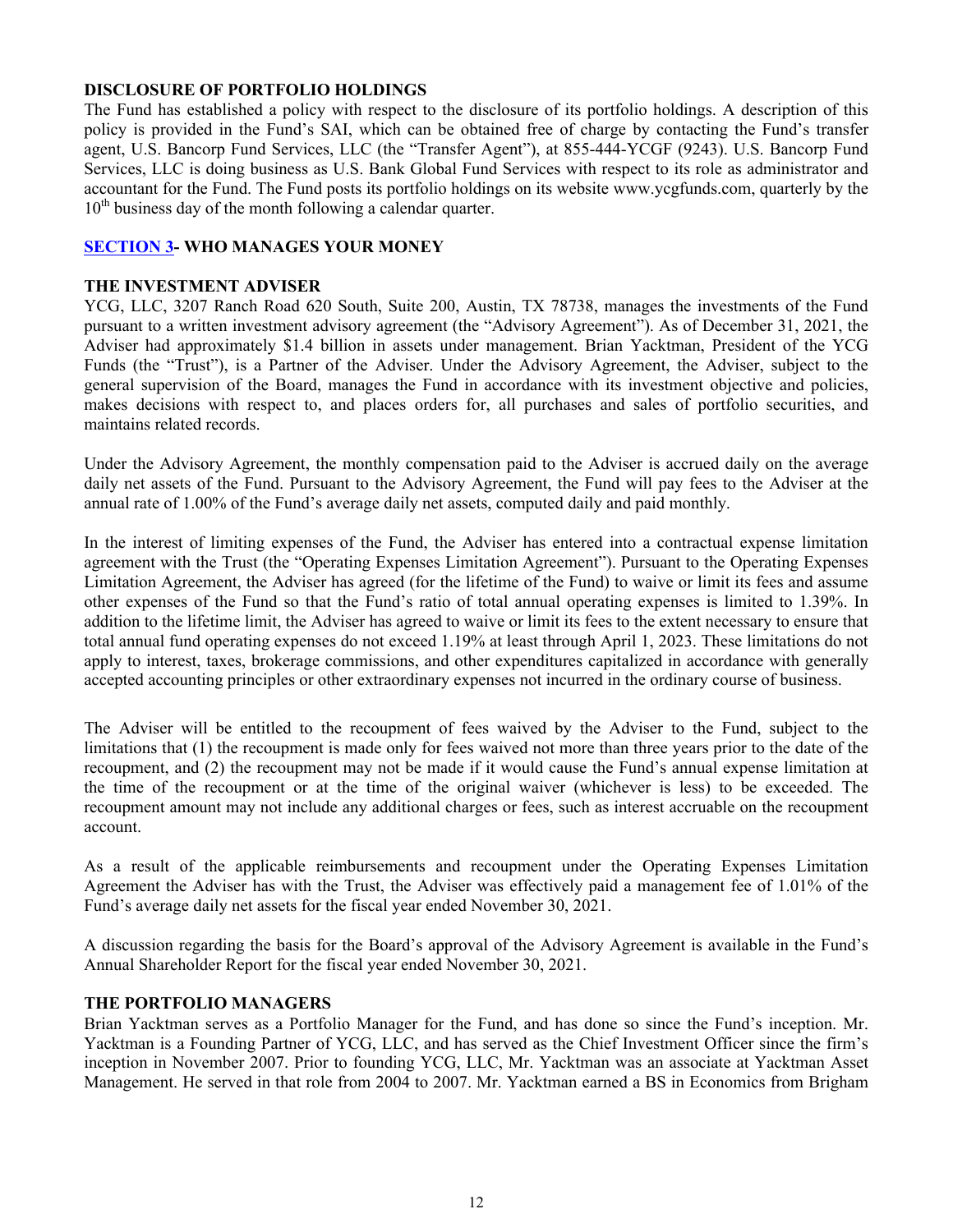<span id="page-14-0"></span>Young University in 2002, and an MBA from Brigham Young University in 2004. Mr. Yacktman has a Series 65 (Investment Advisers) license, which he received in 2011.

Elliott Savage serves as a Portfolio Manager for the Fund, and has done so since the Fund's inception. Mr. Savage is a Portfolio Manager and a Partner of YCG, LLC. He has been managing money for over eighteen years. Prior to his experience at YCG, LLC, Mr. Savage was a Senior Analyst at Highside Capital Management, a multibillion dollar long/short equity hedge fund located in Dallas, Texas. Prior to joining Highside in 2003, Elliott worked as an investment banker at Salomon Smith Barney in New York. Elliott joined Salomon Smith Barney from the University of Virginia where he was an Echols Scholar and graduated with distinction with B.A.'s in both Economics and Cognitive Science and a minor in Biology.

The SAI provides additional information about the portfolio managers' compensation, other accounts managed by the portfolio managers and the portfolio managers' ownership of shares of the Fund.

### **SECTION 4- HOW YOU CAN BUY AND SELL SHARES**

### **YOUR ACCOUNT**

**Types of Accounts** ― If you are making an initial investment in the Fund, you will need to open an account. You may establish the following types of accounts:

*Individual, Sole Proprietorship and Joint Accounts.* Individual and sole proprietorship accounts are owned by one person; joint accounts can have two or more owners. All owners of the joint account must sign written instructions to purchase or redeem shares or to change account information exactly as their names appear on the account. If you elect telephone privileges, however, redemption requests by telephone may be made by any one of the joint account owners.

*Uniform Gifts or Transfers To Minor Accounts (UGMA OR UTMA).* Depending on the laws of your state, you may set up a custodial account under the Uniform Gifts (or Transfers) to Minors Act. These custodial accounts provide a way to give a child up to the maximum amount established under the statute without paying Federal gift tax under the Uniform Gifts (or Transfers) to Minors Act. To open a UGMA or UTMA account, you must include the minor's social security number on the application, and the custodian, or trustee, of the UGMA or UTMA must sign instructions in a manner indicating trustee capacity.

*Corporate and Partnership Accounts.* To open a corporate or partnership account, or to send instructions to the Fund, the following documents are required:

- \* For corporations, a corporate resolution signed by an authorized person with a signature guarantee.<br>As a person performance of contraction for a pertography acrogation for the person the pertography experience
- For partnerships, a certification for a partnership agreement, or the pages from the partnership agreement that identify the general partners.
- \* An authorized officer of the corporation or other legal entity must sign the application.

*Trust Accounts*. The trust must be established before you can open a trust account. To open the account you must include the name of each trustee, the name of the trust and provide complete trust documents.

#### **HOW TO OPEN AN ACCOUNT AND PURCHASE SHARES**

Once you have chosen the type of account that you want to open, you are ready to establish an account.

**General Information** ― The Fund does not issue share certificates. You will receive quarterly account statements and a confirmation of each transaction. You should verify the accuracy of all transactions in your account as soon as you receive your account statement. During unusual market conditions, the Fund may temporarily suspend or discontinue any service or privilege.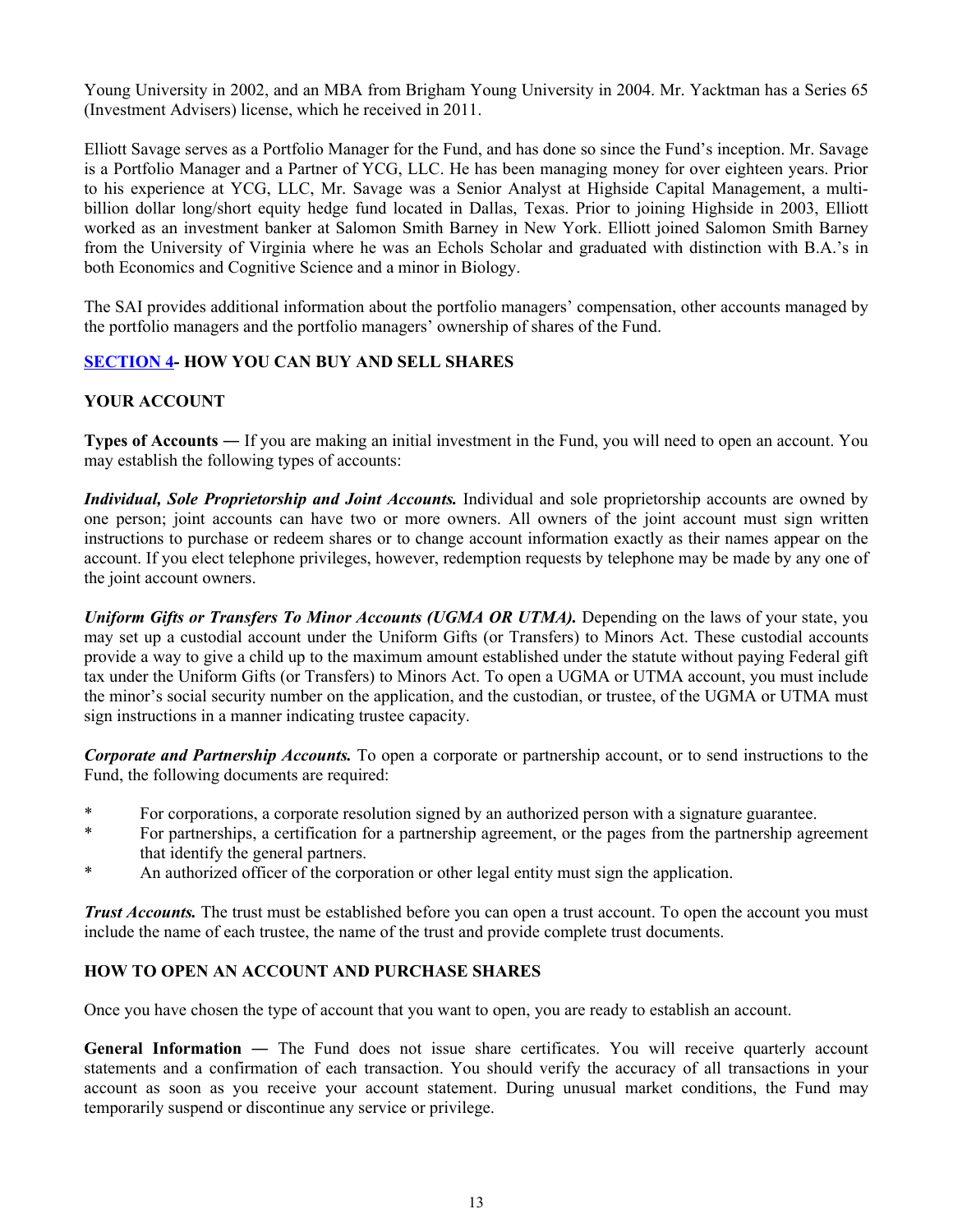**Purchasing Shares** ― Shares of the Fund may be purchased directly from the Fund or through brokers or dealers who are authorized by the Fund's distributor, Vigilant Distributors, LLC (the "Distributor"), to sell shares of the Fund. Shares of the Fund are also offered through certain financial supermarkets, investment advisers and consultants, and other investment professionals. Investment professionals who offer shares may require the payment of fees from their individual clients. If you invest through a third party, the policies and fees may be different from those described in this Prospectus. For example, third parties may charge transaction fees or set different minimum investment amounts.

Shares of the Fund have not been registered for sale outside of the United States. The Fund generally does not sell shares to investors residing outside the United States, even if they are United States citizens or lawful permanent residents, except to investors with United States military APO or FPO addresses.

### **Method of Purchase**

Upon acceptance by the Fund, all purchase requests received in good order before the close of the NYSE (generally 4:00 p.m., Eastern time) will be processed at the NAV next calculated after receipt. Purchase requests received after the close of the NYSE (generally 4:00 p.m., Eastern time) will receive the next business day's NAV per share.

Each account application (each an "Account Application") to purchase Fund shares is subject to acceptance by the Fund and is not binding until so accepted. The Fund reserves the right to reject any Account Application, or to reject any purchase order if, in its discretion, it is in the Fund's best interest to do so. For example, a purchase order may be refused if it appears so large that it would disrupt the management of the Fund. Accounts opened by entities, such as corporations, limited liability companies, partnerships or trusts, will require additional documentation. Please note that if any information listed above is missing, your Account Application will be returned and your account will not be opened.

*Purchase by Mail.* To purchase Fund shares by mail, simply complete and sign the Account Application and mail it, along with a check made payable to the Fund to be purchased to the address below. To make additional investments once you have opened your account, write your account number on the check and send it together with the Invest by Mail form from your most recent confirmation statement received from the Transfer Agent. If you do not have the Invest by Mail form, include the Fund name, your name, address, and account number on a separate piece of paper along with your check.

| Regular Mail                       | Overnight or Express Mail           |
|------------------------------------|-------------------------------------|
| <b>YCG Enhanced Fund</b>           | <b>YCG Enhanced Fund</b>            |
| c/o U.S. Bank Global Fund Services | c/o U.S. Bank Global Fund Services  |
| P.O. Box 701                       | 615 East Michigan Street, 3rd Floor |
| Milwaukee, WI 53201-0701           | Milwaukee, WI 53202                 |

The Fund does not consider the U.S. Postal Service or other independent delivery services to be its agents. Therefore, deposit in the mail or with such services, or receipt at the Transfer Agent's post office box, of purchase orders or redemption requests does not constitute receipt by the Transfer Agent. Receipt of purchase orders or redemption requests is based on when the order is received at the Transfer Agent's offices.

All purchase checks must be in U.S. dollars drawn on a domestic financial institution. The Fund will not accept payment in cash or money orders. To prevent check fraud, the Fund will not accept third party checks, Treasury checks, credit card checks, traveler's checks or starter checks for the purchase of shares. The Fund is unable to accept post-dated checks, or any conditional order or payment. A service fee, currently \$25, as well as any loss sustained by the Fund, will be deducted from a shareholder's account for any purchases that do not clear. The Fund and the Fund's Transfer Agent will not be responsible for any losses, liability, cost or expense resulting from rejecting any purchase order.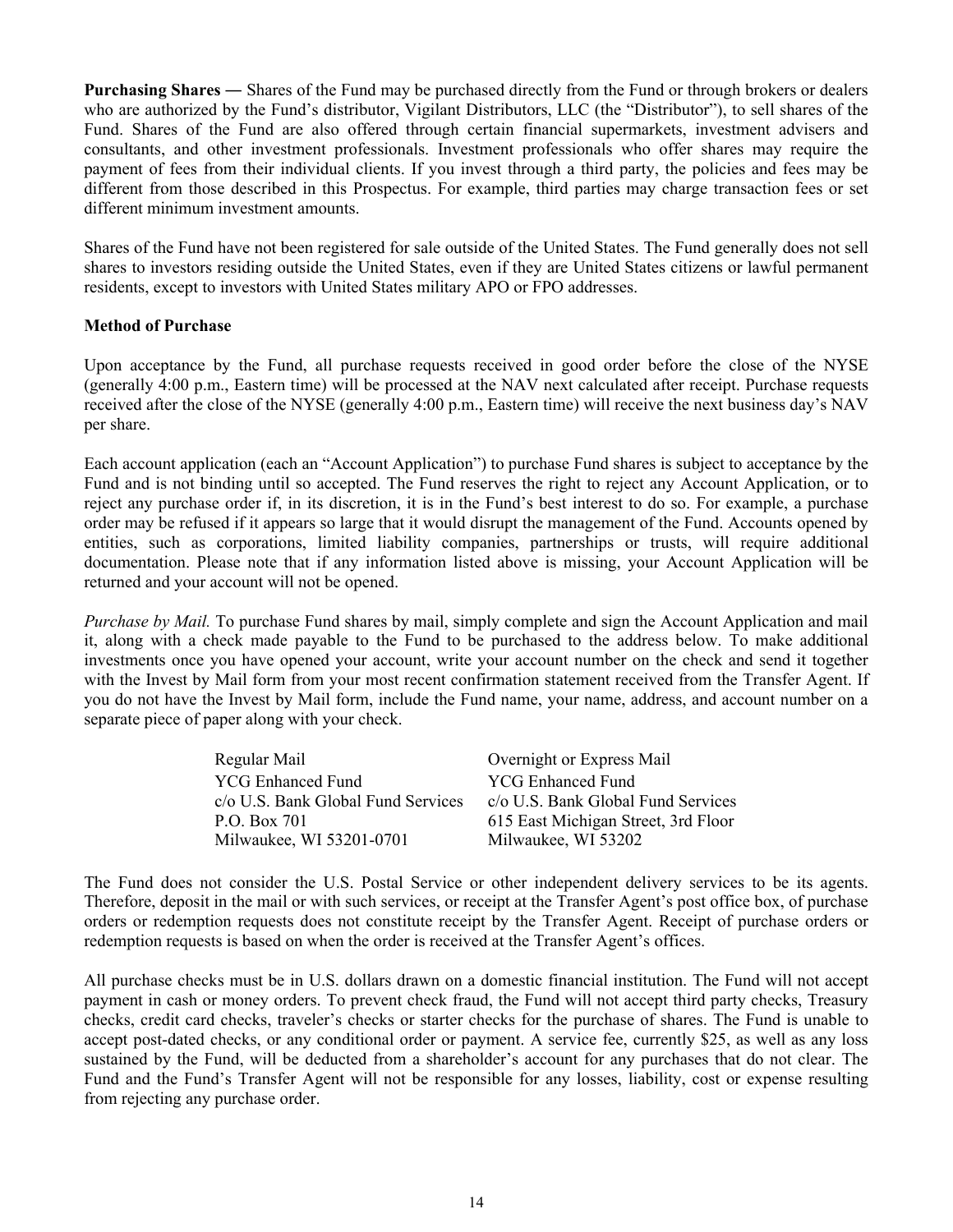*Purchase by Wire.* If you are making your first investment in the Fund, the Transfer Agent must have a completed Account Application before you wire the funds. You can mail or use an overnight service to deliver your Account Application to the Transfer Agent at the above address. Upon receipt of your completed Account Application, the Transfer Agent will establish an account for you. Once your account has been established, you may instruct your bank to send the wire. Prior to sending the wire, please call the Transfer Agent at 855-444-YCGF (9243) to advise them of the wire and to ensure proper credit upon receipt. Your bank must include the name of the Fund, your name and your account number so that your wire can be correctly applied. Your bank should transmit immediately available funds by wire to:

| Wire to:               | U.S. Bank, N.A.                                                                                     |
|------------------------|-----------------------------------------------------------------------------------------------------|
| ABA Number:            | 075000022                                                                                           |
| Credit:                | U.S. Bancorp Fund Services, LLC                                                                     |
| Account:               | 112-952-137                                                                                         |
| <b>Further Credit:</b> | <b>YCG Enhanced Fund</b><br>(Shareholder Name/Account Registration)<br>(Shareholder Account Number) |

Wired funds must be received prior to the close of the NYSE (generally 4:00 p.m., Eastern time) to be eligible for same day pricing. The Fund and U.S. Bank, N.A., the Fund's custodian, are not responsible for the consequences of delays resulting from the banking or Federal Reserve wire system, or from incomplete wiring instructions.

*Online Transactions.* To open an account online go to ycgfunds.com. You will need to provide your social security number, your bank's ABA (American Bank Association) number, your bank account number, your mailing address, your residential address and your email address.

Once you have opened an account, you can make subsequent purchases online at ycgfunds.com. To set up your online account after opening an account by mail, you will need the last four digits of your Social Security number (or taxpayer identification number) and your account number.

Payment for shares purchased online may be made only through an ACH (Automatic Clearing House) debit of your bank account of record. Redemptions will be paid by check, wire or ACH transfer only to the address or bank account of record. Only bank accounts held at domestic financial institutions that are ACH members can be used for transactions online. Online transactions also are subject to the same purchase minimums and maximums as other purchase methods. However, the maximum online redemption amount is \$50,000. You should be aware that there may be delays, malfunctions or other inconveniences associated with online transactions. There also may be times when the website is unavailable for Fund transactions or other purposes. Should this happen, you should consider performing transactions by another method. The Funds employ procedures to verify that online transactions are authentic. These procedures include passwords, encryption and other precautions reasonably designed to protect the integrity, confidentiality and security of shareholder information. In order to conduct transactions online, you will need your account number, username and password. The Funds and their service providers will not be liable for any loss, liability, cost or expense for following instructions communicated online, including fraudulent or unauthorized instructions.

*Investing by Telephone.* You may not make initial purchases of Fund shares by telephone. If you did not decline telephone options on the Account Application, and your account has been open for 7 business days, you may purchase additional shares by telephoning the Fund toll free at 855-444-YCGF (9243). This option allows investors to move money from their bank account to their Fund account upon request. Only bank accounts held at domestic financial institutions that are Automated Clearing House ("ACH") members may be used for telephone transactions. The minimum telephone purchase amount is \$100. If your order is received prior to the close of the NYSE (generally 4:00 p.m., Eastern time), shares will be purchased in your account at the NAV determined on the day your order is placed. During periods of high market activity, shareholders may encounter higher than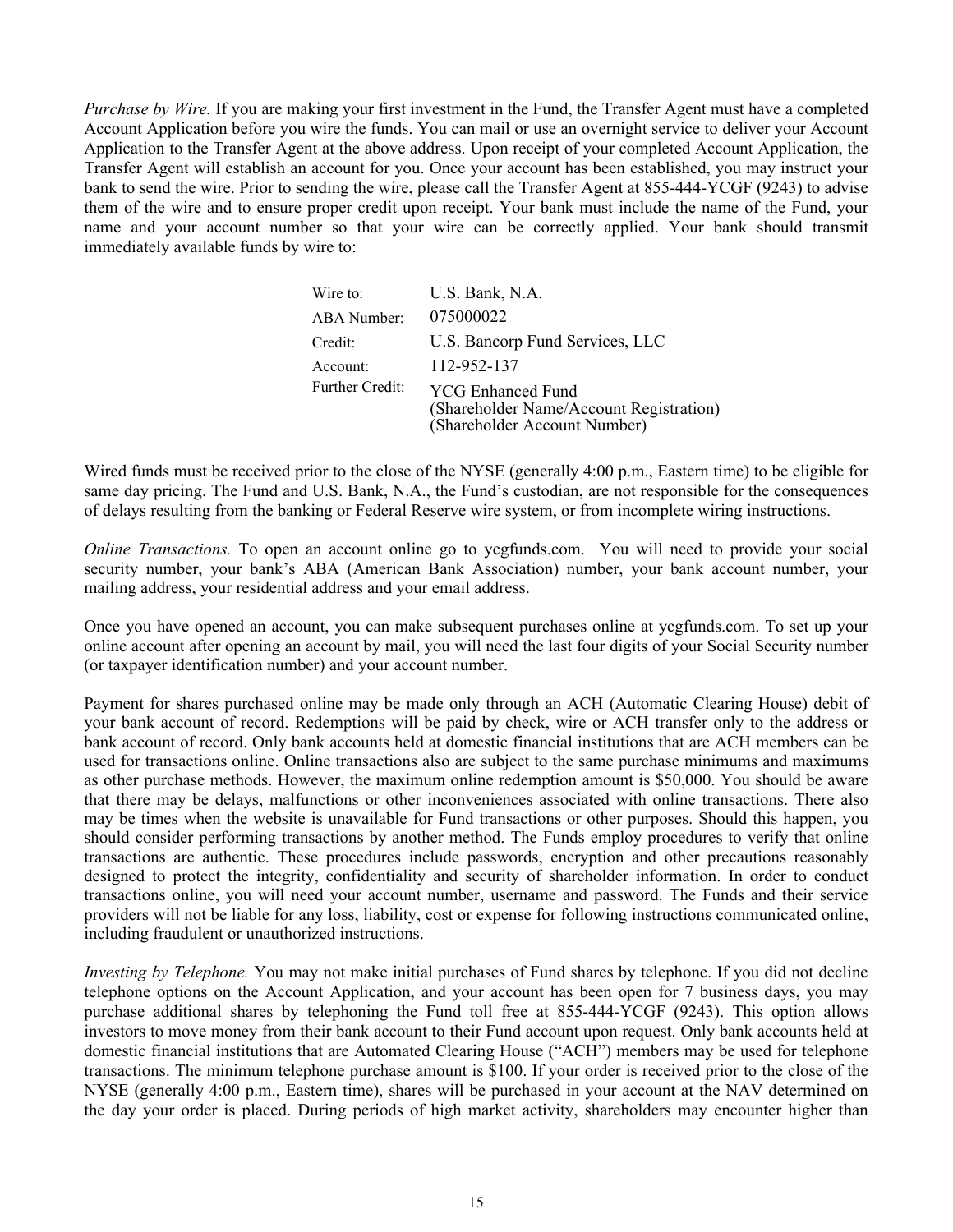usual call waiting times. Please allow sufficient time to place your telephone transaction. Once your telephone transaction has been placed, it cannot be canceled or modified after the close of regular trading on the NYSE (generally 4:00 p.m., Eastern time). The Fund is not responsible for delays due to communications or transmission outages or failure.

**Minimum Investments** ― The minimum initial investment in shares of the Fund is \$2,500. Additional investments must be in amounts of \$100 or more. The minimum initial investment in retirement accounts (such as an IRA) is \$1,000. Additional investments in retirement accounts must be in amounts of \$100 or more. The Fund retains the right to waive the minimum initial investment or to refuse to accept an order.

**Automatic Investment Plans ("AIP")** ― You may open an account with \$500 if you establish an AIP. AIP provides a convenient method to have monies deducted from your bank account, for investment into the Fund, once or twice a month on specified dates. In order to participate in the AIP, each purchase must be in the amount of \$100 or more, and your financial institution must be a member of the ACH network. If your bank rejects your payment, the Fund's Transfer Agent will charge a \$25 fee to your account. To begin participating in the AIP, please complete the "Automatic Investment Plan" section on the Account Application or call the Fund's Transfer Agent at 855-444-YCGF (9243) for additional information. To open an AIP account, call or write to the Fund to request an "Automatic Investment" form. Complete and sign the form, and return it to the Fund along with a voided check or savings deposit slip for the bank account from which payments will be made.

A shareholder may change the monthly investment, skip a month or discontinue the Automatic Investment Plan as desired by notifying the Transfer Agent in writing or by telephone at 855-444-YCGF (9243). Any change should be submitted at least 5 days prior to effective date.

**Transactions Through Third Parties** ― You may buy and sell shares of the Fund through certain brokers (and their authorized agents) that have made arrangements with the Distributor to sell Fund shares. When you place your order with such a broker or its authorized agent, your order is treated by the broker as if you had placed it directly with the Fund, and you will pay or receive the next price calculated by the Fund. The broker (or authorized agent) is responsible for processing your order correctly and promptly, keeping you advised regarding the status of your individual account, confirming your transactions and ensuring that you receive copies of the Fund's current prospectus. The broker (or its authorized agent) may charge you a fee for handling your order.

**How to Pay for Your Purchase of Shares** ― You may purchase shares of the Fund by check, ACH payment, or wire. All payments must be in U.S. dollars.

*Checks*. All checks must be drawn on U.S. banks and made payable to "YCG Enhanced Fund." No other method of check payment is acceptable (for example, you may not pay by travelers check).

*ACH Payments*. Instruct your financial institution to make an ACH payment to us. These payments typically take 2 days. Your financial institution may charge you a fee for this service.

*Wires*. Instruct your financial institution to make a Federal funds wire payment to us. Your financial institution may charge you a fee for this service.

**Limitations on Purchases** ― The Fund reserves the right to refuse any purchase request, particularly requests that could adversely affect the Fund or its operations. This includes those from any individual or group who, in the Fund's view, is likely to engage in excessive trading (usually defined as more than four exchanges out of the Fund within a calendar year).

**Cancelled or Failed Payments** ― The Fund accepts checks and ACH transfers at full value subject to collection. If your payment for shares is not received or you pay with a check or ACH transfer that does not clear, your purchase will be cancelled and a \$25 fee will be charged. You will be responsible for any losses or expenses incurred by the Fund or the Transfer Agent, and the Fund may redeem other shares you own in the account as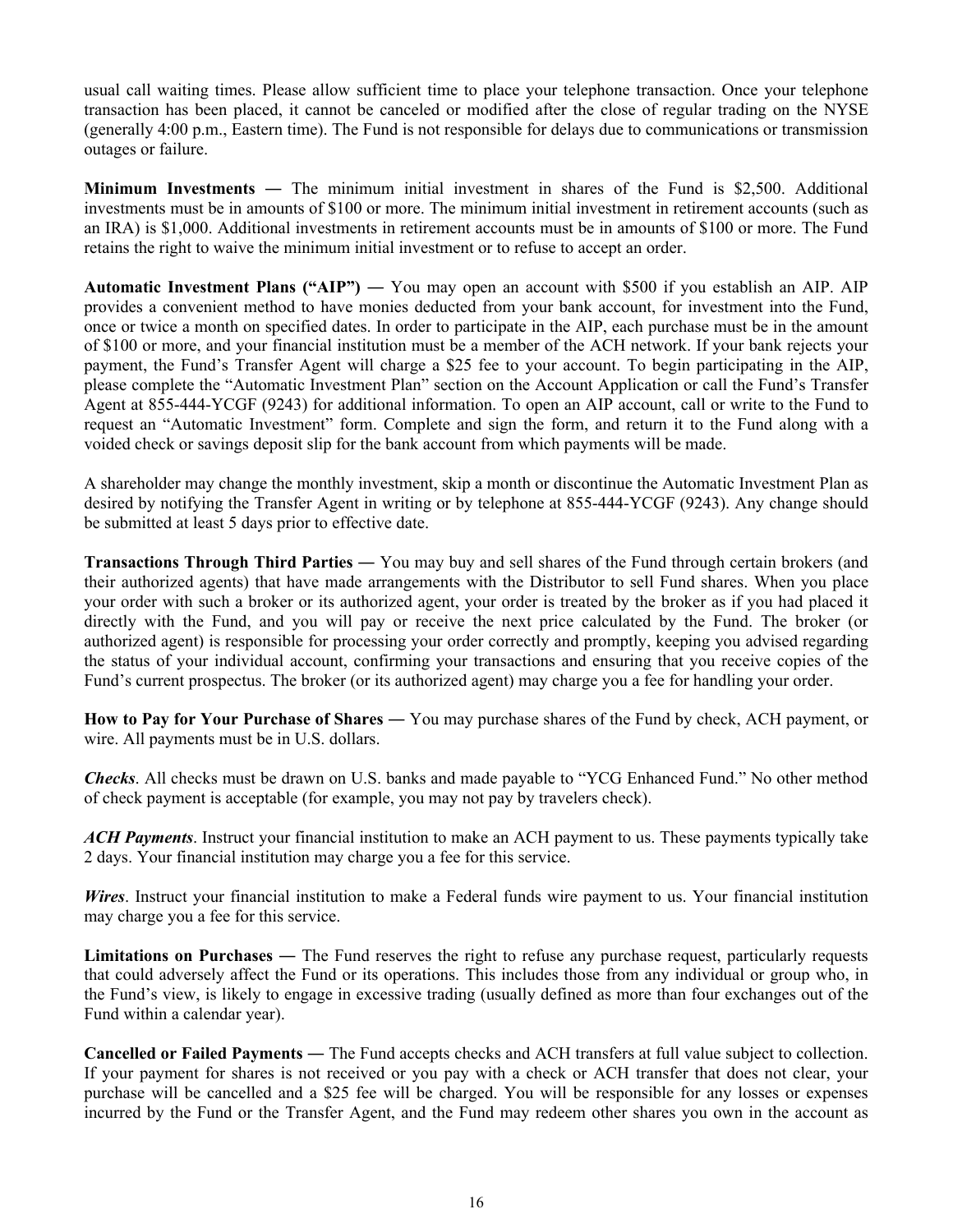<span id="page-18-0"></span>reimbursement. The Fund and its agents have the right to reject or cancel any purchase or redemption due to nonpayment. If your purchase is cancelled due to non-payment, you will be responsible for any loss the Fund incurs. The Fund will not accept cash or third-party checks for the purchase of shares.

The Fund has established an Anti-Money Laundering Compliance Program (the "Program") as required by the Uniting and Strengthening America by Providing Appropriate Tools Required to Intercept and Obstruct Terrorism Act of 2001 (the "USA PATRIOT Act") and related anti-money laundering laws and regulations. To ensure compliance with these laws, the Account Application asks for, among other things, the following information for all "customers" seeking to open an "account" (as those terms are defined in rules adopted pursuant to the USA PATRIOT Act):

Full name; Date of birth (individuals only); Social Security or taxpayer identification number; and Permanent street address (a P.O. Box number alone is not acceptable).

You may also be asked for a copy of your driver's license, passport, or other identifying document in order to verify your identity. In addition, it may be necessary to verify your identity by cross-referencing your identification information with a consumer report or other electronic database. Additional information may be required to open accounts for corporations and other entities.

In compliance with the USA PATRIOT Act of 2001 and other applicable anti-money laundering laws and regulations, please note that the Transfer Agent will verify certain information on your application as part of the Trust's Anti-Money Laundering Program. As requested on the account application, you must supply your full name, date of birth, social security number and permanent street address. If you are opening the account in the name of a legal entity (e.g., partnership, limited liability company, business trust, corporation, etc.), you must also supply the identity of the beneficial owners. Mailing addresses containing only a P. O. Box will not be accepted. The Fund reserves the right to request additional clarifying information and may close your account if such clarifying information is not received by the Fund within a reasonable time of the request or if the Fund cannot form a reasonable belief as to the true identity of a customer. If you require additional assistance when completing your application, please contact the Transfer Agent at 855-444-YCGF (9243).

If your identity is unable to be verified, as required by anti-money laundering laws, your account may not be opened, your account may be opened pending verification of your identity or the Fund may restrict your ability to purchase additional shares. If your identity is subsequently unable to be verified, your account may be closed and the value of your shares at the next calculated NAV will be returned to you.

#### **HOW TO SELL (REDEEM) SHARES OF THE FUND**

You have the right to sell ("redeem") all or any part of your shares subject to certain restrictions. Selling your shares in the Fund is referred to as a "redemption" because the Fund buys back its shares. The Fund's procedure is to redeem shares at the NAV determined after the Transfer Agent receives the redemption request in proper order, less any applicable redemption fee. See "Redemption Procedures" below. Your redemption proceeds will be mailed to your current address or transmitted electronically to your designated bank account. Except under certain emergency conditions, the Fund will send your redemption to you within 7 calendar days after receipt of your redemption request. During unusual market conditions, the Fund may suspend redemptions or postpone the payment of redemption proceeds, to the extent permitted under the Federal securities laws. Delays may occur in cases of very large redemptions, excessive trading or during unusual market conditions. If you purchase your shares by check or electronic funds transfer through the ACH network, the Fund may delay sending the proceeds from your redemption request until your payment has cleared. This could take up to 15 calendar days. Shareholders can avoid this delay by utilizing the wire purchase option. Under normal circumstances, the Fund expects to meet redemption requests through the sale of investments held in cash or cash equivalents. In situations in which investment holdings in cash or cash equivalents are not sufficient to meet redemption requests, the Funds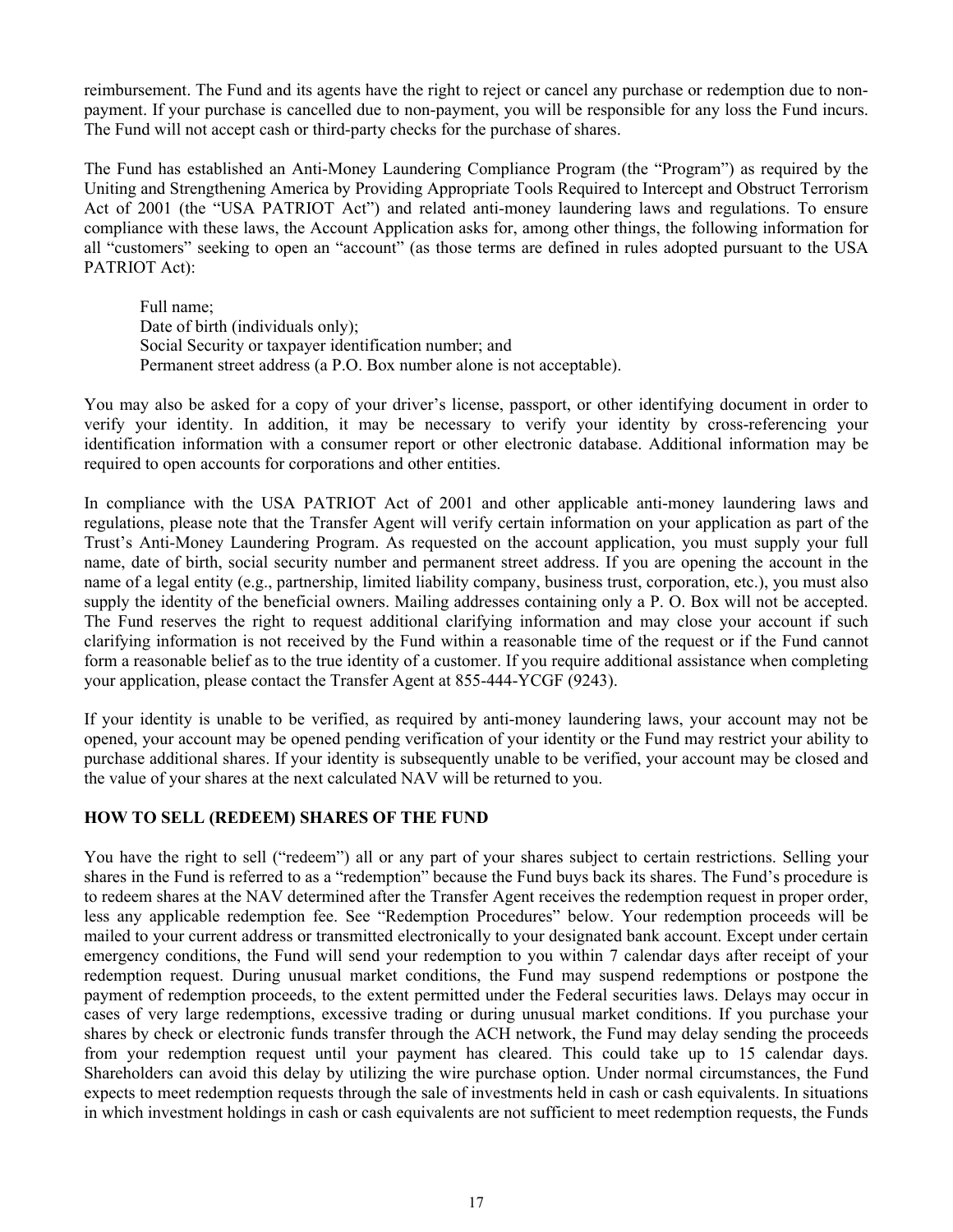may choose to sell portfolio assets for the purpose of meeting such requests. The Fund further reserves the right to distribute "in-kind" securities from the Fund's portfolio in lieu (in whole or in part) of cash under certain circumstances, including under stressed market conditions.

The Fund cannot accept requests that specify a certain date for redemption or which specify any other special conditions. Please call 855-444-YCGF (9243) for further information regarding redemptions. YOUR REDEMPTION REQUEST WILL NOT BE PROCESSED IF IT IS NOT IN PROPER FORM (SEE "REDEMPTION PROCEDURES"). HOWEVER, YOU WILL BE NOTIFIED IF YOUR REDEMPTION REQUEST IS NOT IN PROPER FORM.

If you originally purchased your shares through a financial intermediary, your redemption order must be placed with the same financial intermediary in accordance with their established procedures. Your financial intermediary is responsible for sending your order to the Transfer Agent and for crediting your account with the proceeds. Your financial intermediary may charge for the services that they provide to you in connection with processing your transaction order or maintaining an account with them.

In general, orders to sell or "redeem" shares may be placed directly with the Fund or through a financial intermediary. You may redeem all or part of your investment in the Fund's shares on any business day that the Fund calculates its NAV. Your share price will be based on the next NAV calculated after the Transfer Agent or a financial intermediary receives your redemption request in good order. A redemption request will generally be deemed in "good order" if it includes:

- The shareholder's name;
- The name of the Fund:
- The account number;
- The share or dollar amount to be redeemed; and
- Signatures by all shareholders on the account (with signature(s) guaranteed if applicable).

Unless you instruct the Transfer Agent otherwise, redemption proceeds will be sent to the address of record. The Fund will not be responsible for interest lost on redemption amounts due to lost or misdirected mail.

#### **Redemption Procedures.**

**By Mail** ― To redeem shares of the Fund, your redemption request must be in proper form. To redeem by mail, prepare a written request including:

- \* Your name(s) and signature(s);
- \* The Fund's name and your account number;
- \* The dollar amount or number of shares you want to redeem;<br>\* How and where to send your proceeds:
- How and where to send your proceeds;
- \* A signature guarantee, if required (see "Signature Guarantee Requirements"); and
- \* Any other legal documents required for redemption requests by corporations, partnerships or trusts.

Mail your request and documentation to:

Regular Mail **Overnight or Express Mail** YCG Enhanced Fund c/o U.S. Bank Global Fund Services P.O. Box 701 Milwaukee, WI 53201-0701

YCG Enhanced Fund c/o U.S. Bank Global Fund Services 615 East Michigan Street, 3rd Floor Milwaukee, WI 53202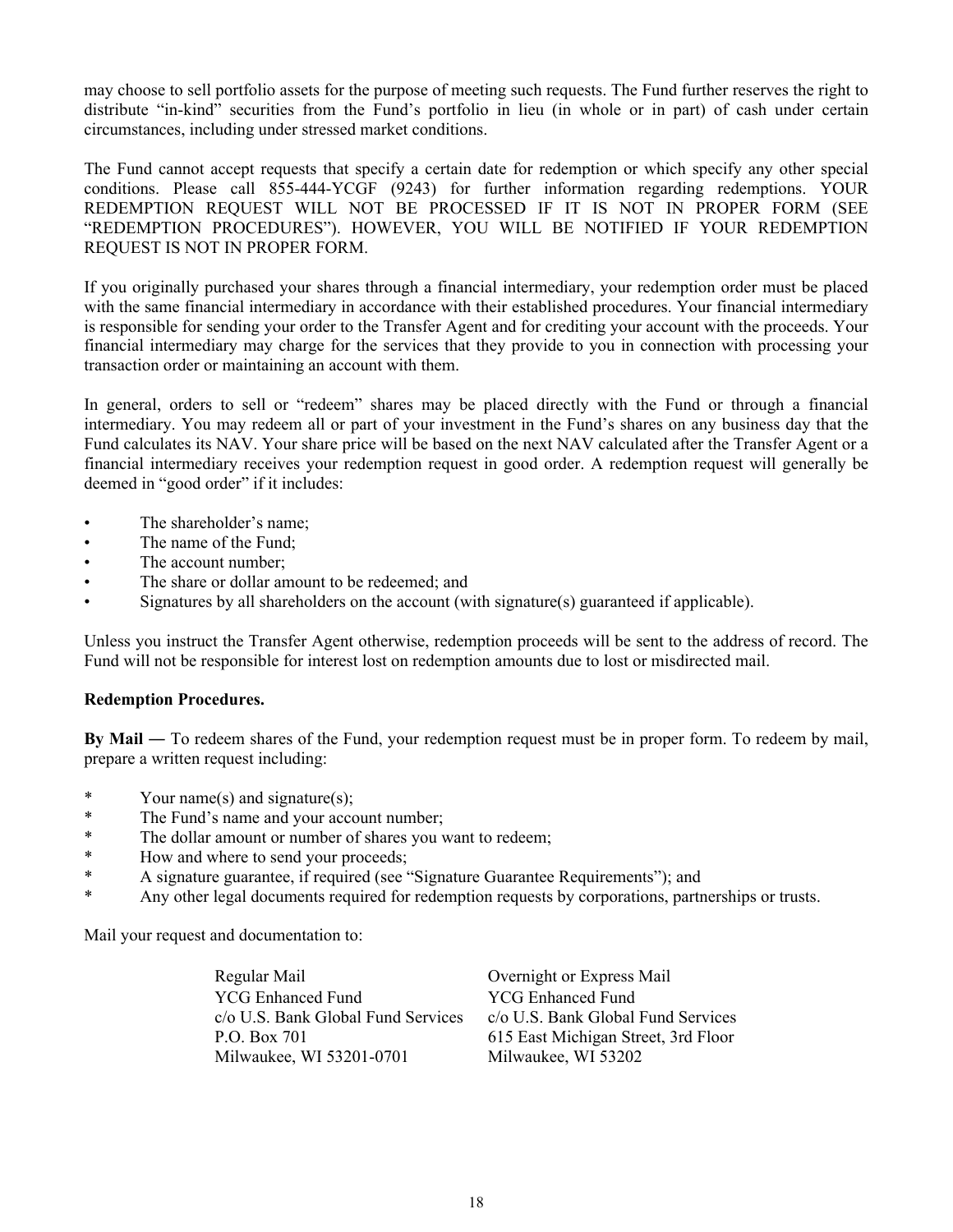The Fund does not consider the U.S. Postal Service or other independent delivery services to be its agents. Therefore, deposit in the mail or with such services, or receipt at the Transfer Agent's post office box, of purchase orders or redemption requests does not constitute receipt by the Transfer Agent of the Fund. Receipt of purchase orders or redemption requests is based on when the order is received at the Transfer Agent's offices.

**By Wire** ― If you did not decline telephone options on your account application, and submitted a voided check or savings deposit slip to establish your bank account information, you may request payment of your redemption proceeds by wire. Wire requests are only available if your redemption is for \$100 or more. You will be charged a wire transfer fee of \$15.

To request a wire redemption, mail or call the Fund with your request.

**By Telephone** ― The Fund accepts redemption requests by telephone only if you did not decline telephone privileges on your account application or on a separate form.

If you did not decline telephone transactions (either on the Account Application or by subsequent arrangement in writing with the Fund), you may redeem shares, in amounts of \$50,000 or less, by instructing the Fund by telephone at 855-444-YCGF (9243). A signature guarantee, signature verification from a Signature Validation Program member, or other acceptable form of authentication from a financial institution source may be required of all shareholders in order to add or change telephone redemption privileges on an existing account. Telephone redemptions will not be made if you have notified the Transfer Agent of a change of address within 30 days before the redemption request. During periods of high market activity, shareholders may encounter higher than usual call waiting times. Please allow sufficient time to place your telephone transaction. Once your telephone transaction has been placed, it cannot be canceled or modified after the close of regular trading on the NYSE (generally 4:00 p.m., Eastern Time). The Fund is not responsible for delays due to communication or transmission outages or failures.

*Note:* Neither the Fund nor any of its service providers will be liable for any loss or expense in acting upon instructions that are reasonably believed to be genuine. To confirm that all telephone instructions are genuine, the Fund will use reasonable procedures, such as requesting that you correctly state:

- Your Fund account number;
- The name in which your account is registered; or
- The Social Security or taxpayer identification number under which the account is registered.

Your proceeds will be mailed to you or wired to you (if you have elected wire redemption privileges - See "By Wire" above). Telephone redemptions are easy and convenient, but this account option involves a risk of loss from unauthorized or fraudulent transactions. The Fund takes reasonable precautions to protect your account from fraud. You should do the same by keeping your account information private and by reviewing immediately any account statement and transaction confirmations that you receive. Neither the Fund nor the Transfer Agent will be responsible for any losses due to telephone fraud, so long as reasonable steps to verify the caller's identity have been taken.

If an account has more than one owner or authorized person, the Fund will accept telephone instructions from any one owner or authorized person.

**Signature Guarantee Requirements** ― The Transfer Agent may require a signature guarantee for certain requests. A signature guarantee assures that your signature is genuine and protects you from unauthorized transactions. Signature guarantees can be obtained from domestic banks, brokers, dealers, credit unions, national securities exchanges, registered securities associations, clearing agencies and savings associations, as well as from participants in the New York Stock Exchange Medallion Signature Program and the Securities Transfer Agents Medallion Program , but not from a notary public. A signature guarantee, from either a Medallion program member or a non-Medallion program member, is required of each owner in the following situations: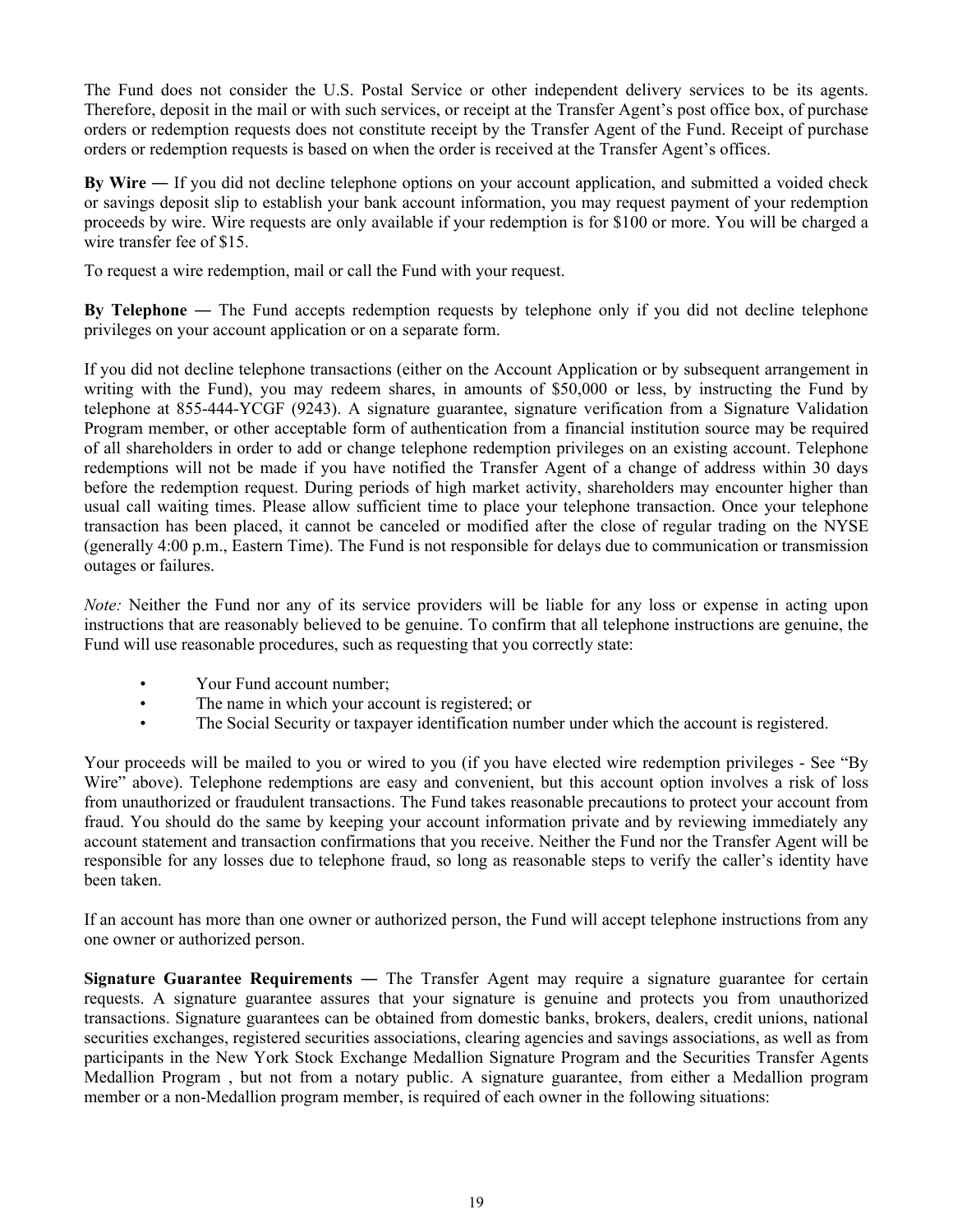- If ownership is being changed on your account:
- When redemption proceeds are payable or sent to any person, address or bank account not on record;
- When a redemption is received by the Transfer Agent and the account address has changed within the last 30 calendar days;
- For all redemptions in excess of \$50,000 from any shareholder account.

Non-financial transactions, including establishing or modifying certain services on an account, may require a signature guarantee, signature verification from a Signature Validation Program member, or other acceptable form of authentication from a financial institution source.

In addition to the situations described above, the Fund and/or the Transfer Agent reserves the right to require a signature guarantee or other acceptable signature verification in other instances based on the circumstances relative to the particular situation. The Fund reserves the right to waive any signature requirement at their sole discretion.

**Small Accounts** — If the value of your account falls below \$1,000, the Fund may ask you to increase your balance. If the account value is still below \$1,000 after 30 days, the Fund will provide you with 60 days' written notice in order to allow you a reasonable opportunity to increase the size of your account. If after the 60 days' notice period, your account remains below \$1,000, the Fund may close your account and send you the proceeds. The Fund will not close your account, however, if it falls below \$1,000 solely as a result of a reduction in your account's market value.

**Involuntary Redemptions** ― As discussed above, shares may be redeemed in connection with the closing of small accounts. Additionally, the Fund may involuntarily redeem a shareholder's shares upon certain conditions as may be determined by the Trustees, including, for example and not limited to, (1) if the shareholder fails to provide the Fund with identification required by law; (2) if the Fund is unable to verify the information received from the shareholder; and (3) to reimburse the Fund for any loss sustained by reason of the failure of the shareholder to make full payment for shares purchased by the shareholder.

**Transferring Registration** — If you wish to transfer shares to another owner, send a written request to the Transfer Agent. Your request should include (1) the name of the Fund and existing account registration; (2) signature(s) of the registered owner(s); (3) the new account registration, address, Social Security Number or Taxpayer Identification Number and how dividends and capital gains are to be distributed; (4) signature guarantees; and (5) any additional documents which are required for transfer by corporations, administrators, executors, trustees, guardians, etc. If you have any questions about transferring shares, call the Transfer Agent at 855-444-YCGF (9243).

**Lost Accounts** ― It is important that the Fund maintain a correct address for each investor. An incorrect address may cause an investor's account statements and other mailings to be returned to the Fund. Based upon statutory requirements for returned mail, the Fund will attempt to locate the investor or rightful owner of the account. If the Fund is unable to locate the investor, it will determine whether the investor's account can legally be considered abandoned. The Fund is legally obligated to escheat (or transfer) abandoned property to the appropriate state's unclaimed property administrator in accordance with statutory requirements. The investor's last known address of record determines which state has jurisdiction. Investors with a state of residence in Texas have the ability to designate a representative to receive legislatively required unclaimed property due diligence notifications. Please contact the Texas Comptroller of Public Accounts for further information. Interest or income is not earned on redemption or distribution checks sent to you during the time the check remained uncashed.

*Inactive Accounts*. Your mutual fund account may be transferred to your state of residence if no activity occurs within your account during the "inactivity period" specified in your State's abandoned property laws.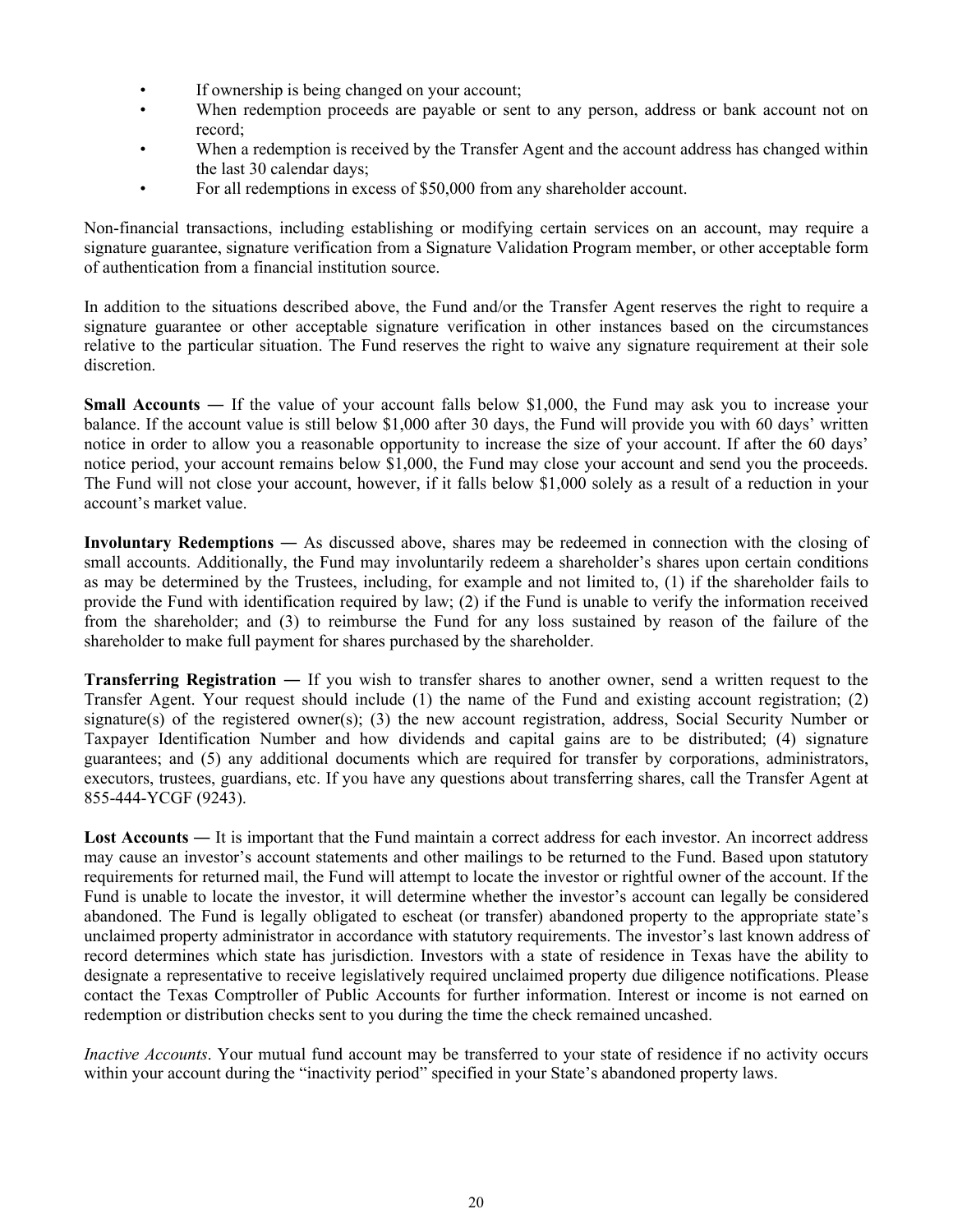<span id="page-22-0"></span>**Other Redemption Considerations** — The Fund offers a Systematic Withdrawal Plan ("SWP") whereby shareholders may request that a particular amount be sent to them each month, calendar quarter, or annually. Payment can be made by sending a check to your address of record, or funds may be sent directly to your predetermined bank account via the ACH network. To establish a SWP, your account must have a value of at least \$10,000, and the minimum amount that may be withdrawn each month, quarter or year is \$100. The SWP may be terminated or modified by the Fund at any time. The shareholder should submit any termination or modification to the Transfer Agent 5 days prior to effective date. To establish a SWP, please complete the appropriate section of the Account Application or submit a written letter of instruction to the Transfer Agent. A signature guarantee may be required. Your withdrawals may, over time, deplete your original investment or exhaust it entirely if you make large and frequent withdrawals. Please call the Fund's Transfer Agent at 855-444-YCGF (9243) if you have additional questions about establishing a SWP.

Shareholders who have an IRA or other retirement plan must indicate on their written redemption request whether to withhold federal income tax. Redemption requests failing to indicate an election not to have tax withheld will generally be subject to 10% withholding. Shares held in IRA accounts may be redeemed by telephone at 855-444- YCGF (9243). IRA investors will be asked whether or not to withhold taxes from any distribution.

**How To Contact The Fund** ― For more information about the Fund or your account, you may write to the Fund at:

> Regular Mail Overnight or Express Mail YCG Enhanced Fund c/o U.S. Bank Global Fund Services P.O. Box 701 Milwaukee, WI 53201-0701

YCG Enhanced Fund c/o U.S. Bank Global Fund Services 615 East Michigan Street, 3rd Floor Milwaukee, WI 53202

Or you may call toll free at 855-444-YCGF (9243).

#### **SECTION 5- GENERAL INFORMATION**

#### **DIVIDENDS, DISTRIBUTIONS AND TAXES**

As a shareholder, you are entitled to your share of the Fund's net income and capital gains on its investments. The Fund passes substantially all of its earnings along to its investors as distributions. When the Fund earns dividends from stocks and interest from bonds and other debt securities and distributes these earnings to shareholders, it is called a dividend distribution. The Fund realizes capital gains when it sells securities for a higher price than it paid.

When net long-term capital gains are distributed to shareholders, it is called a capital gain distribution. Net shortterm capital gains are considered ordinary income and are included in dividend distributions.

The Fund distributes dividends and capital gains, if any, annually. All distributions are reinvested in additional shares unless you elect to receive distributions in cash. You may change your distribution option by writing or calling the Transfer Agent at least 5 days prior to the next distribution. For Federal income tax purposes, distributions are treated the same whether they are received in cash or reinvested. Shares become entitled to receive distributions on the day after the shares are issued.

If you elect to receive distributions in cash and the U.S. Postal Service is unable to deliver your check, or if a check remains uncashed for 6 months, the Fund reserves the right to reinvest the distribution check in your account at the Fund's then current NAV per share and to reinvest all subsequent distributions.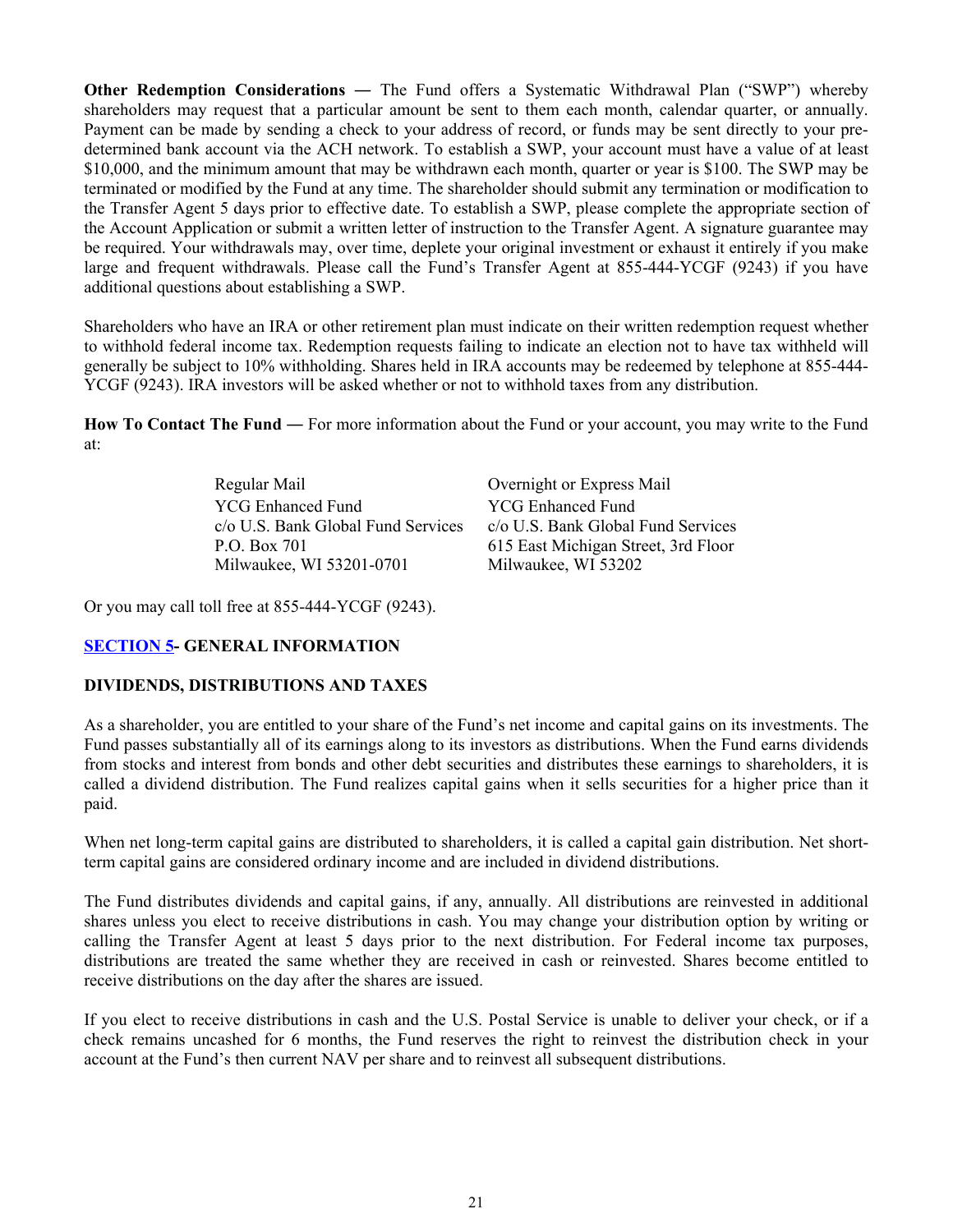# <span id="page-23-0"></span>**TAXES**

The following discussion regarding federal income taxes is based on laws that were in effect as of the date of this Prospectus and summarizes only some of the important federal income tax considerations affecting the Fund and you as a shareholder. It does not apply to foreign or tax-exempt shareholders or those holding Fund shares through a tax-advantaged account, such as a 401(k) plan or IRA. This discussion is not intended as a substitute for careful tax planning. You should consult your tax advisor about your specific tax situation. Please see the SAI for additional federal income tax information.

The Fund has elected to be treated and intends to qualify each year as a regulated investment company (a "RIC"). A RIC is not subject to tax at the corporate level on income and gains from investments that are distributed in a timely manner to shareholders. However, the Fund's failure to qualify as a RIC would result in corporate level taxation, and consequently, a reduction in income available for distribution to you as a shareholder.

The Fund's distributions, whether received in cash or additional shares of the Fund, may be subject to federal, and state and local income tax. These distributions may be taxed as ordinary income, dividend income or long-term capital gains (which may be taxed at different rates depending on the length of time the Fund holds the assets generating the capital gains). The Fund expects that its distributions will consist primarily of long-term capital gains. Distributions of net long-term capital gain are subject to tax as long-term capital gain regardless of the length of time you have held Fund shares. If you purchase shares at a time when the Fund has recognized income or capital gains which have not yet been distributed, the subsequent distribution may result in taxable income to you even though such distribution may be, for you, the economic equivalent of a return of capital. In addition, an exchange of the Fund's shares for shares of another fund will be treated as a sale of the Fund's shares and any gain on the transaction may be subject to federal income tax.

Corporate shareholders may be able to deduct a portion of their distributions when determining their taxable income.

If you purchase shares of the Fund shortly before it makes a taxable distribution, your distribution will, in effect, be a taxable return of capital. Similarly, if you purchase shares of the Fund that has appreciated securities, you will receive a taxable return of part of your investment if an when the Fund sells the appreciated securities and distributes the gain. The Fund has built up, or has the potential to build up, high levels of unrealized appreciation.

The Fund will notify you of the tax status of ordinary income distributions and capital gain distributions after the end of each calendar year.

You will generally recognize taxable gain or loss on a redemption of shares in an amount equal to the difference between the amount received and your tax basis in such shares. This gain or loss will generally be capital and will be long-term capital gain or loss if the shares were held for more than one year. Any loss recognized by a shareholder upon a taxable disposition of shares held for 6 months or less will be treated as a long-term capital loss to the extent of any capital gain dividends received with respect to such shares. A loss realized on the disposition of shares of the Fund will be disallowed to the extent identical (or substantially identical) shares are acquired in a 61-day period beginning 30 days before and ending 30 days after the date of such disposition. In that event, the basis of the replacement shares of the Fund will be adjusted to reflect the disallowed loss.

Federal law requires that a mutual fund company report its shareholders' tax basis, gain/loss, and holding period with respect to "covered shares" of the mutual fund to the Internal Revenue Service on the shareholders' Consolidated Form 1099 when the "covered" shares are sold. Covered shares are any Fund and/or dividend reinvestment plan shares acquired on or after January 1, 2012.

The Fund has chosen High Cost as its standing (default) tax lot identification method for all shareholders, which means this is the method the Fund will use to determine which specific shares are deemed to be sold when there are multiple purchases on different dates at differing net asset values, and the entire position is not sold at one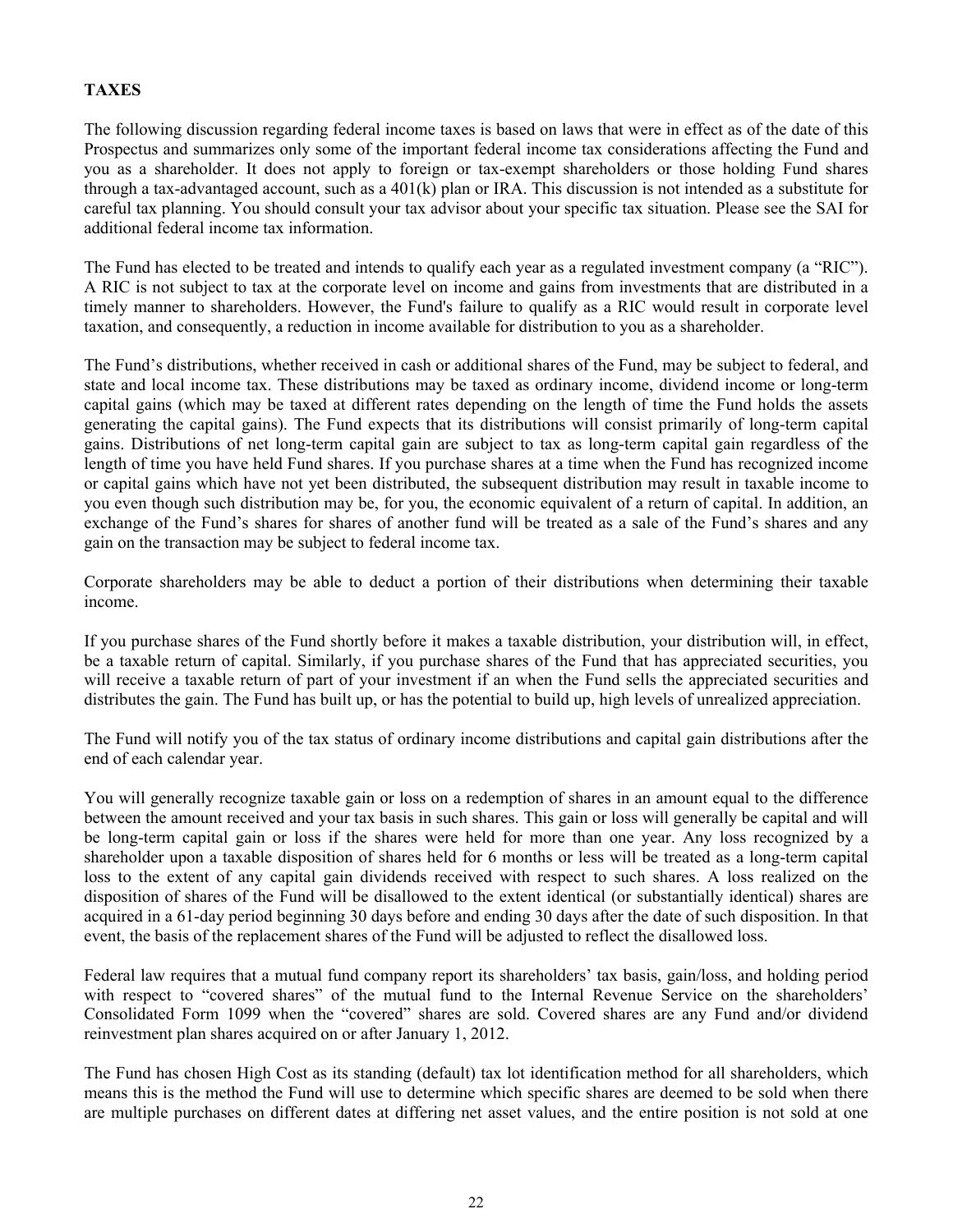<span id="page-24-0"></span>time. The Fund's standing tax lot identification method is the method it will use to report the sale of covered shares on your Consolidated Form 1099 if you do not select a specific tax lot identification method. You may choose a method other than the Fund's standing method at the time of your purchase or upon the sale of covered shares.

The cost basis method a shareholder elects may not be changed with respect to a redemption of shares after the settlement date of the redemption. Fund shareholders should consult with their tax advisors to determine the best IRS-accepted cost basis method for their tax situation and to obtain more information about how the cost basis reporting rules apply to them.

For those securities defined as "covered" under current IRS cost basis tax reporting regulations, the Fund is responsible for maintaining accurate cost basis and tax lot information for tax reporting purposes. The Fund is not responsible for the reliability or accuracy of the information for those securities that are not "covered."

In general, when a shareholder sells Fund shares, the Fund must report to the shareholder and the IRS the shareholder's cost basis, gain or loss and holding period in the sold shares using a specified method for determining which shares were sold. You are not bound by this method and, if timely, can choose a different, permissible method. Please consult with your tax advisor.

If you hold shares in the Fund through a broker (or another nominee), please contact that broker (or nominee) with respect to the reporting of cost basis and available elections for your account.

When you receive a distribution from the Fund or redeem shares, you may be subject to backup withholding.

### **NET ASSET VALUE**

The Fund's share price, called its NAV, is determined as of the close of trading on the NYSE (generally 4:00 p.m., Eastern time) on each business day that the NYSE is open (the "Valuation Time"). If the NYSE is not open, then the Fund does not determine its NAV, and investors may not purchase or redeem shares of the Fund. The NYSE is closed on the following holidays: New Year's Day, Martin Luther King Jr. Day, Washington's Birthday, Good Friday, Memorial Day, Juneteenth National Independence Day, Independence Day, Labor Day, Thanksgiving Day and Christmas Day. The NYSE also may be closed on national days of mourning or due to natural disasters or other extraordinary events or emergencies. In the event the NYSE closes early on a particular day, the NAV is determined as of the early close. NAV per share is computed by adding the total value of the Fund's investments and other assets, subtracting any liabilities and then dividing by the total number of shares outstanding.

Shares are bought or sold at the NAV determined after a request has been received in proper form. Any request received in proper form before the Valuation Time will be processed the same business day. Any request received in proper form after the Valuation Time will be processed the next business day.

The Fund reserves the right to refuse to accept an order in certain circumstances, such as, but not limited to, orders from short-term investors such as market timers, or orders without proper documentation.

If a security or securities that the Fund owns are traded when the NYSE is closed (for example in an after-hours market) the value of the Fund's assets may be affected on days when the Fund is not open for business. In addition, trading in some of the Fund's assets may not occur on days when the Fund is open for business.

The Fund's securities are valued primarily on the basis of market quotations. Securities which are traded on a national stock exchange are valued at the last sale price on the securities exchange on which such securities are primarily traded. Securities that are traded on the Nasdaq OMX Group, Inc. ("NASDAQ") are valued at the NASDAQ Official Closing Price. Exchange-traded securities for which there were no transactions are valued at the current bid prices. Securities traded on only over-the-counter markets are valued on the basis of closing over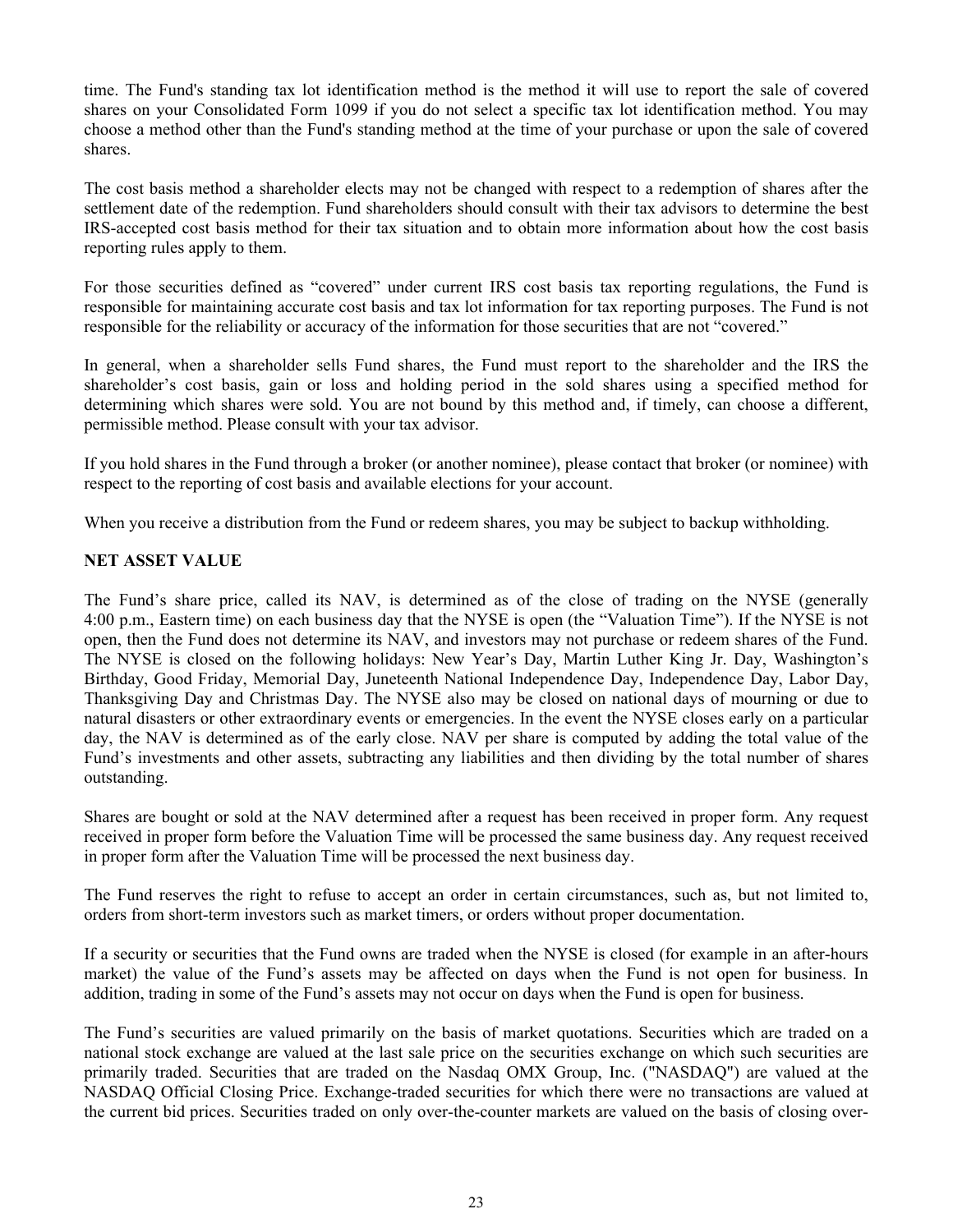<span id="page-25-0"></span>the-counter bid prices. Short-term debt instruments maturing within 60 days are valued by the amortized cost method, which approximates fair value. Debt securities (other than short-term instruments) are valued at the mean price furnished by a national pricing service, subject to review by the Adviser and determination of the appropriate price whenever a furnished price is significantly different from the previous day's furnished price. Options written or purchased by the Fund are valued at the last sales price. If there are no trades for an option on a given day, options are valued at the mean between the current bid and asked prices. If market quotations are not readily available for a security or if a security's value has been materially affected by events occurring after the close of the exchange or market on which the security is principally traded, then that security may be valued by another method that the Board believes accurately reflects fair value. A security's valuation may differ depending on the method used for determining value.

The Fund has a policy that contemplates the use of fair value pricing to determine the NAV per share of the Fund when market prices are unavailable as well as under special circumstances, such as (i) if the primary market for a portfolio security suspends or limits trading or price movements of the security and (ii) when an event occurs after the close of the exchange on which a portfolio security is principally traded that is likely to have changed the value of the security. Since most of the Fund's investments are in U.S. common stocks traded on U.S. securities exchanges, it is anticipated that the use of fair value pricing will be limited.

When the Fund uses fair value pricing to determine the NAV per share of the Fund, securities will not be priced on the basis of quotations from the primary market in which they are traded, but rather may be priced by another method that the Board believes accurately reflects fair value. Any method used will be approved by the Board and results will be monitored to evaluate accuracy. The Fund's policy is intended to result in a calculation of the Fund's NAV that fairly reflects security values as of the time of pricing. However, fair values determined pursuant to the Fund's procedures may not accurately reflect the price that the Fund could obtain for a security if it were to dispose of that security as of the time of pricing.

The SEC has adopted Rule 2a-5 under the Investment Company Act of 1940, which, among other things, establishes an updated regulatory framework for registered investment company valuation practices. The Fund will not be required to comply with Rule 2a-5 until September 2022. The Funds' fair value policies and procedures and valuation practices may be subject to change as a result of new Rule 2a-5.

#### **FREQUENT TRADING**

Frequent purchases and redemptions of mutual fund shares may interfere with the efficient management of the Fund's portfolio by its portfolio manager, increase portfolio transaction costs, and have a negative effect on the Fund's long-term shareholders. For example, in order to handle large flows of cash into and out of the Fund, the portfolio managers may need to allocate more assets to cash or other short-term investments or sell securities, rather than maintaining full investment in securities selected to achieve the Fund's investment objective. Frequent trading may cause the Fund to sell securities at less favorable prices. Transaction costs, such as brokerage commissions and market spreads, can detract from the Fund's performance. In addition, the return received by long-term shareholders may be reduced when trades by other shareholders are made in an effort to take advantage of certain pricing discrepancies, when, for example, it is believed that the Fund's share price, which is determined at the close of the NYSE on each trading day, does not accurately reflect the value of the Fund's portfolio securities. As the Fund invests in foreign securities, it may be particularly susceptible to this form of arbitrage.

Because of the potential harm to the Fund and its long-term shareholders, the Board has approved policies and procedures that are intended to discourage and prevent excessive trading and market timing abuses through the use of various surveillance techniques. Under these policies and procedures, the Fund may limit additional purchases of Fund shares by shareholders who are believed by the Adviser to be engaged in these abusive trading activities. The intent of the policies and procedures is not to inhibit legitimate strategies, such as asset allocation, dollar cost averaging, or similar activities that may nonetheless result in frequent trading of Fund shares. In cases where surveillance of a particular account establishes what the Adviser identifies as market timing, the Adviser will seek to block future purchases of Fund shares by that account. Where surveillance of a particular account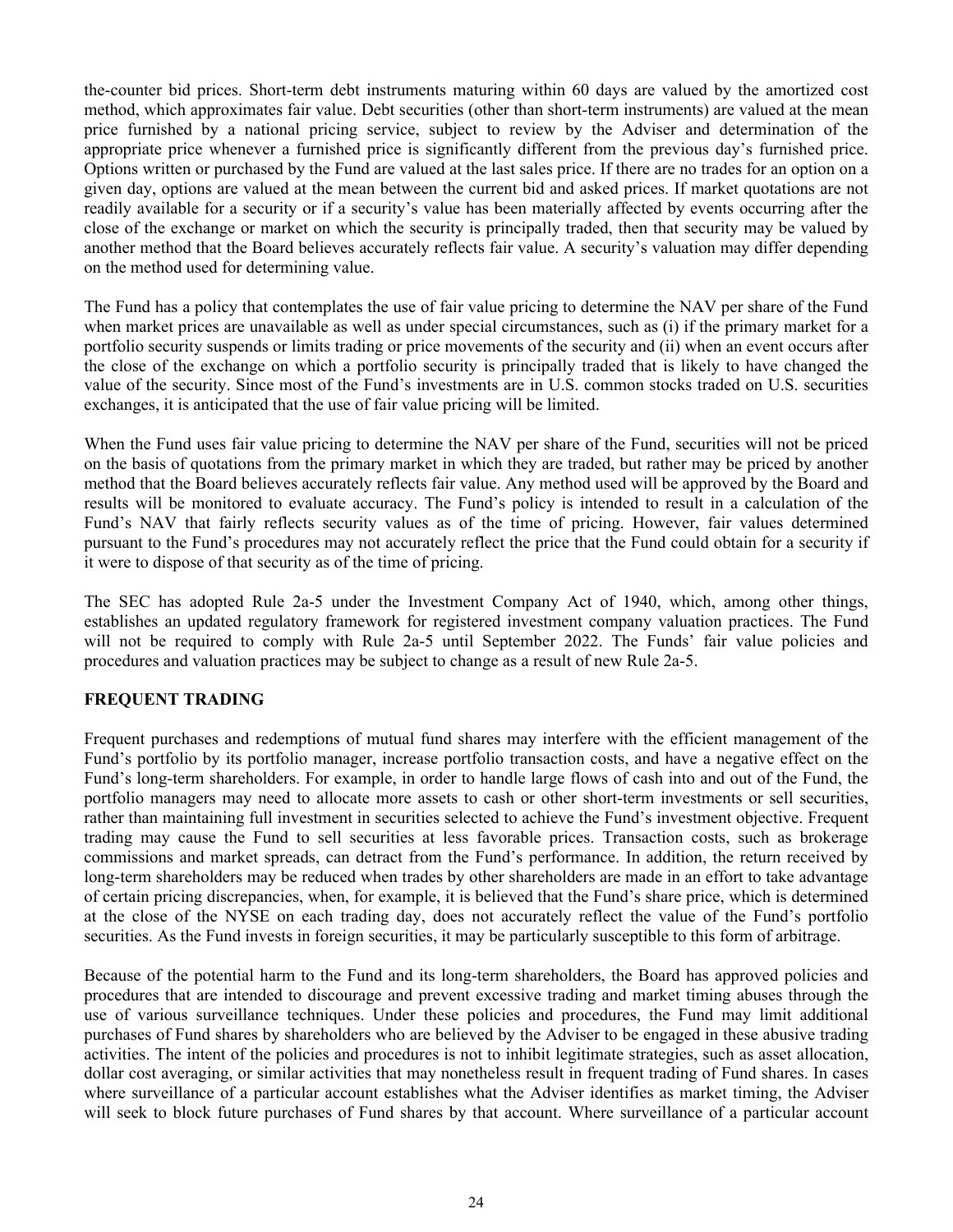<span id="page-26-0"></span>indicates activity that the Adviser believes could be either abusive or for illegitimate purposes, the Fund may permit the account holder to justify the activity.

The policies apply to any account, whether an individual account or accounts with financial intermediaries such as investment advisers, broker dealers or retirement plan administrators, commonly called omnibus accounts, where the intermediary holds Fund shares for a number of its customers in one account. Omnibus account arrangements permit multiple investors to aggregate their respective share ownership positions and purchase and redeem Fund shares without the identity of the particular shareholder(s) being known to the Fund. Accordingly, the ability of the Fund to monitor and detect frequent share trading activity through omnibus accounts is very limited and there is no guarantee that the Fund will be able to identify shareholders who may be engaging in frequent trading activity through omnibus accounts or to curtail such trading.

The Fund's policies provide for ongoing assessment of the effectiveness of current policies and surveillance tools, and the Board reserves the right to modify these or adopt additional policies and restrictions in the future. Shareholders should be aware, however, that any surveillance techniques currently employed by the Fund or other techniques that may be adopted in the future, may not be effective, particularly where the trading takes place through certain types of omnibus accounts. As noted above, if the Fund is unable to detect and deter trading abuses, the Fund's performance, and its long-term shareholders, may be harmed. In addition, because the Fund has not adopted any specific limitations or restrictions on the trading of Fund shares, shareholders may be harmed by the extra costs and portfolio management inefficiencies that result from frequent trading of Fund shares, even when the trading is not for abusive purposes.

The Fund charges a 2.00% redemption fee on the redemption of Fund shares held for 30 days or less. This fee (which is paid into the Fund) is imposed in order to help offset the transaction costs and administrative expenses associated with the activities of short-term "market timers" that engage in the frequent purchase and sale of Fund shares. The "first in, first out" method is used to determine the holding period; this means that if you bought shares on different days, the shares purchased first will be redeemed first for the purpose of determining whether the redemption fee applies. The redemption fee is deducted from your proceeds and is retained by the Fund for the benefit of its long-term shareholders. Redemption fees will not apply to shares acquired through the reinvestment of dividends. The redemption fee may be waived by the Fund in certain circumstances where it is not currently practicable for the Fund to impose the fee, such as redemptions of shares held in certain omnibus accounts.

#### **FUND SERVICE PROVIDERS**

**Custodian** ― U.S. Bank N.A., Custody Operations 1555 North RiverCenter Drive, Suite 302, Milwaukee, WI 53212 serves as custodian for the Fund's cash and securities. The Custodian does not assist in, and is not responsible for, investment decisions involving assets of the Fund.

**Transfer Agent and Dividend Disbursing Agent** ― U.S. Bancorp Fund Services, LLC, doing business as U.S. Bank Global Fund Services, 615 East Michigan Street, Milwaukee, WI 53202, acts as the Fund's transfer and disbursing agent pursuant to a Transfer Agent Agreement with the Trust.

**Legal Counsel** ― Foley & Lardner LLP, 777 East Wisconsin Avenue, Milwaukee, WI 53202, advises the Fund on legal matters in connection with the issuance of shares of beneficial interest of the Fund.

**Independent Registered Public Accounting Firm** ― Cohen & Company, Ltd., 151 North Franklin Street, Suite 575, Chicago, Illinois 60606, has been selected as the Fund's independent registered public accounting firm. Cohen & Company, Ltd. performs an annual audit of the Fund's financial statements and provides financial, tax, and accounting consulting services as requested.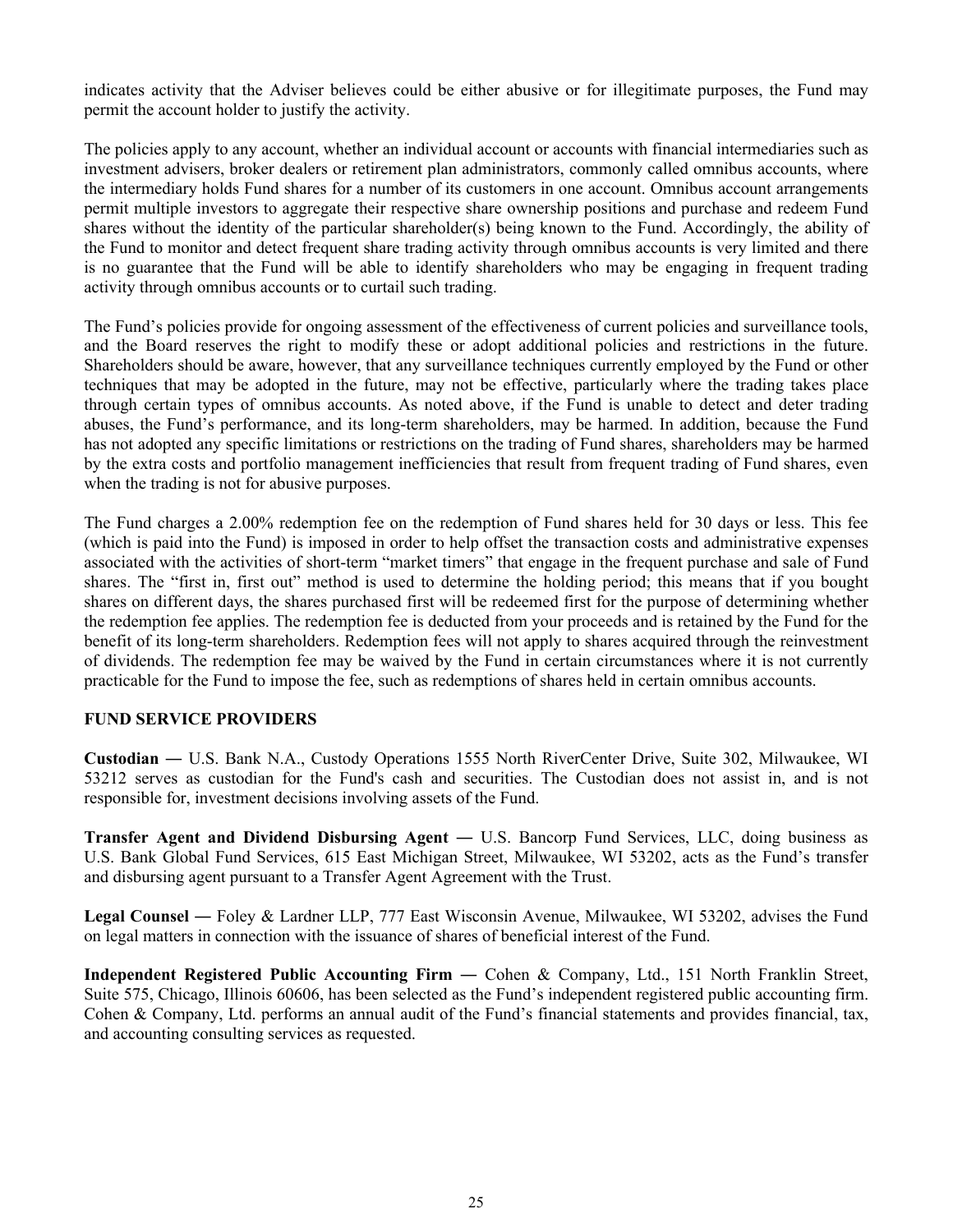# <span id="page-27-0"></span>**SECTION 6- FINANCIAL HIGHLIGHTS**

The financial highlights table is intended to help you understand the Fund's financial performance for the past five years. Certain information reflects financial results for a single Fund share. The total returns in the table represent the rate that an investor would have earned or lost on an investment in the Fund (assuming reinvestment of all dividends and distributions). This information has been audited by Cohen & Company, Ltd., whose report, along with the Fund's financial statements, are included in the annual report, which is available upon request.

| For a Fund share outstanding throughout the year                    |                |            | <b>Year Ended November 30,</b> |           |           |
|---------------------------------------------------------------------|----------------|------------|--------------------------------|-----------|-----------|
|                                                                     | 2021           | 2020       | 2019                           | 2018      | 2017      |
| <b>NET ASSET VALUE:</b>                                             |                |            |                                |           |           |
| Beginning of year                                                   | \$23.85        | \$20.95    | \$16.99                        | \$16.60   | \$14.00   |
| <b>OPERATIONS:</b>                                                  |                |            |                                |           |           |
| Net investment income (loss)                                        | $(0.09)^{(a)}$ | (0.03)     | 0.02                           | 0.06      | 0.07      |
| Net realized and unrealized gain (loss) on<br>investment securities | 7.22           | 3.05       | 4.48                           | 0.93      | 3.00      |
| Total from investment operations                                    | 7.13           | 3.02       | 4.50                           | 0.99      | 3.07      |
| Redemption fee proceeds                                             | (b)            | (b)        | (b)                            | (b)       |           |
| Distributions from net investment income                            |                | (0.01)     | (0.06)                         | (0.07)    | (0.08)    |
| Distributions from net realized gains                               |                | (0.11)     | (0.48)                         | (0.53)    | (0.39)    |
| <b>Total distributions</b>                                          |                | (0.12)     | (0.54)                         | (0.60)    | (0.47)    |
| <b>NET ASSET VALUE:</b>                                             |                |            |                                |           |           |
| End of period                                                       | \$30.98        | \$23.85    | \$20.95                        | \$16.99   | \$16.60   |
| <b>TOTAL RETURN</b>                                                 | 29.90%         | 14.49%     | 27.74%                         | 6.08%     | 22.58%    |
| SUPPLEMENTAL DATA AND RATIOS:                                       |                |            |                                |           |           |
| Net assets; end of period (000's)                                   | \$545,523      | \$413,553  | \$317,483                      | \$201,576 | \$142,099 |
| Ratio of expenses to average net assets:                            |                |            |                                |           |           |
| Expenses including reimbursement (recapture)                        | 1.19%          | 1.19%      | 1.19%                          | 1.19%     | 1.19%     |
| Expenses excluding reimbursement (recapture)                        | 1.18%          | 1.19%      | 1.20%                          | 1.24%     | 1.34%     |
| Net investment income (loss) including<br>reimbursement (recapture) | $(0.34)\%$     | $(0.14)\%$ | 0.09%                          | 0.37%     | 0.47%     |
| Net investment income (loss) excluding<br>reimbursement (recapture) | $(0.33)\%$     | $(0.14)\%$ | 0.08%                          | 0.32%     | 0.32%     |
| Portfolio turnover rate                                             | 18%            | 44%        | 6%                             | 21%       | 16%       |

(a) Net investment income/(loss) per share has been calculated based on average shares outstanding during the period.

(b) Amount represents less than \$0.01 per share.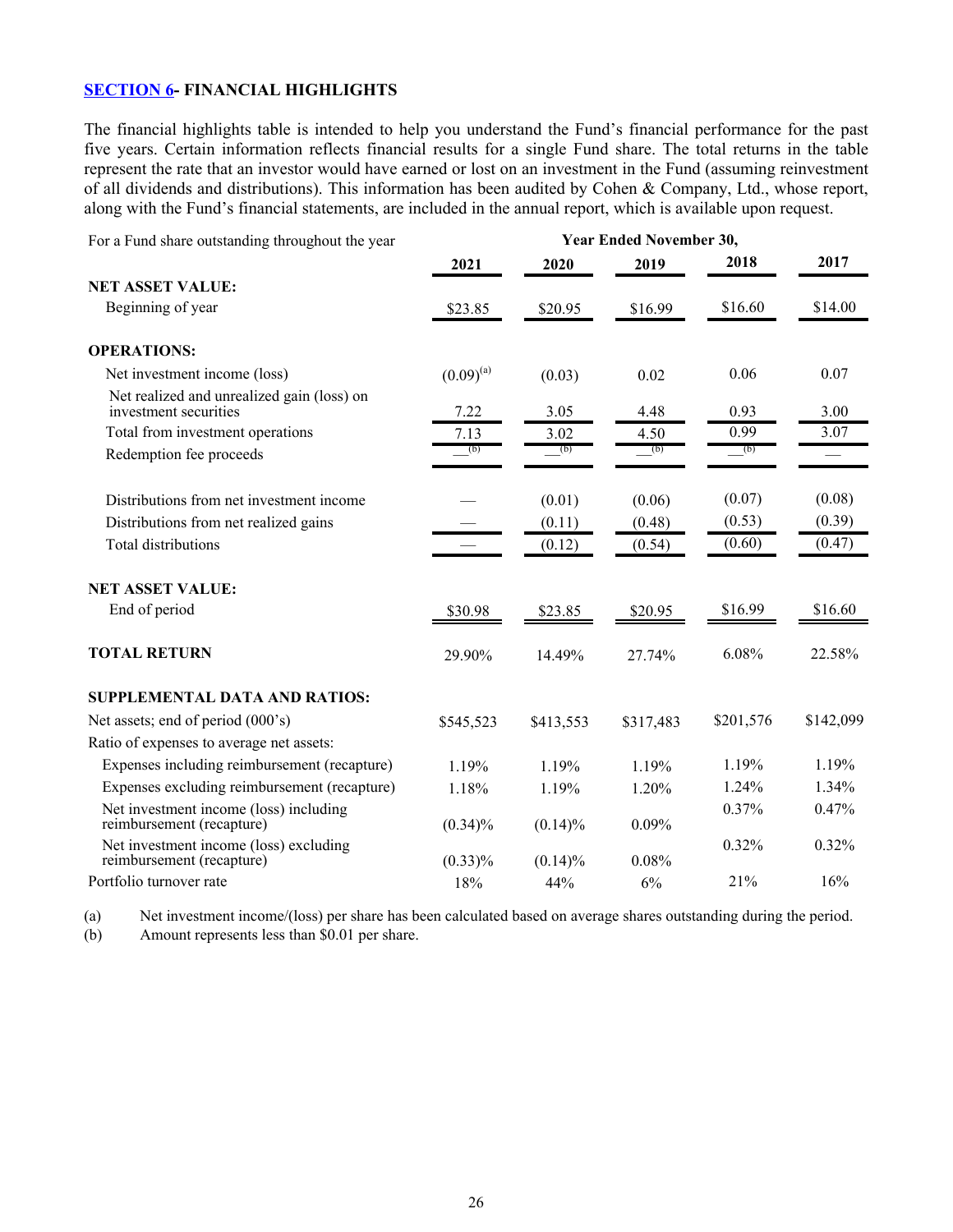# **Privacy Notice of YCG, LLC and YCG Funds**

| <b>FACTS</b> | WHAT DOES YCG FUNDS DO WITH YOUR PERSONAL INFORMATION?                                                                                                                                                                                                                                                                                                                                                                                                                                                                      |  |
|--------------|-----------------------------------------------------------------------------------------------------------------------------------------------------------------------------------------------------------------------------------------------------------------------------------------------------------------------------------------------------------------------------------------------------------------------------------------------------------------------------------------------------------------------------|--|
|              |                                                                                                                                                                                                                                                                                                                                                                                                                                                                                                                             |  |
| WHY?         | Financial companies choose how they share your personal information. Federal law gives<br>consumers the right to limit some, but not all information sharing. Federal law also<br>requires us to tell you how we collect, share, and protect your personal information. Please<br>read this Notice carefully to understand what we do.                                                                                                                                                                                      |  |
|              |                                                                                                                                                                                                                                                                                                                                                                                                                                                                                                                             |  |
| WHAT?        | The types of information we collect and share depend on the product or service you have<br>with us. This information can include:<br>Social Security Number<br>Assets<br>٠<br><b>Retirement Assets</b><br>$\bullet$<br><b>Transaction History</b><br>٠<br>Checking Account History<br>٠<br>Purchase History<br>٠<br><b>Account Balances</b><br>٠<br><b>Account Transactions</b><br>Wire Transfer Instructions<br>When you are no longer our customer, we continue to share your information as described<br>in this Notice. |  |

| HOW? | All financial companies need to share your personal information to run their everyday   |
|------|-----------------------------------------------------------------------------------------|
|      | business. In the section below, we list the reasons financial companies can share their |
|      | customers' personal information; the reasons YCG Funds chooses to share; and whether    |
|      | vou can limit this sharing.                                                             |

| Reasons we can share your personal information.                                                                                                                                             | Does YCG Funds share? | Can you limit this sharing? |
|---------------------------------------------------------------------------------------------------------------------------------------------------------------------------------------------|-----------------------|-----------------------------|
| For our everyday business purposes-<br>Such as to process your transactions, maintain your<br>account(s), respond to court orders and legal<br>investigations, or report to credit bureaus. | <b>Yes</b>            | N <sub>0</sub>              |
| For our marketing purposes-<br>to offer our products and services to you.                                                                                                                   | N <sub>0</sub>        | We don't share              |
| For joint marketing with other financial<br>companies                                                                                                                                       | N <sub>0</sub>        | We don't share              |
| For our affiliates' everyday business purposes-<br>information about your transactions and<br>experiences.                                                                                  | <b>Yes</b>            | N <sub>0</sub>              |
| For our affiliates' everyday business purposes-<br>information about your creditworthiness                                                                                                  | N <sub>0</sub>        | We don't share              |
| For non-affiliates to market to you                                                                                                                                                         | No.                   | We don't share              |

| Ouestions? | <b>Call 855-444-YCGF (9243)</b><br>ິ<br>$  -$<br>__ |
|------------|-----------------------------------------------------|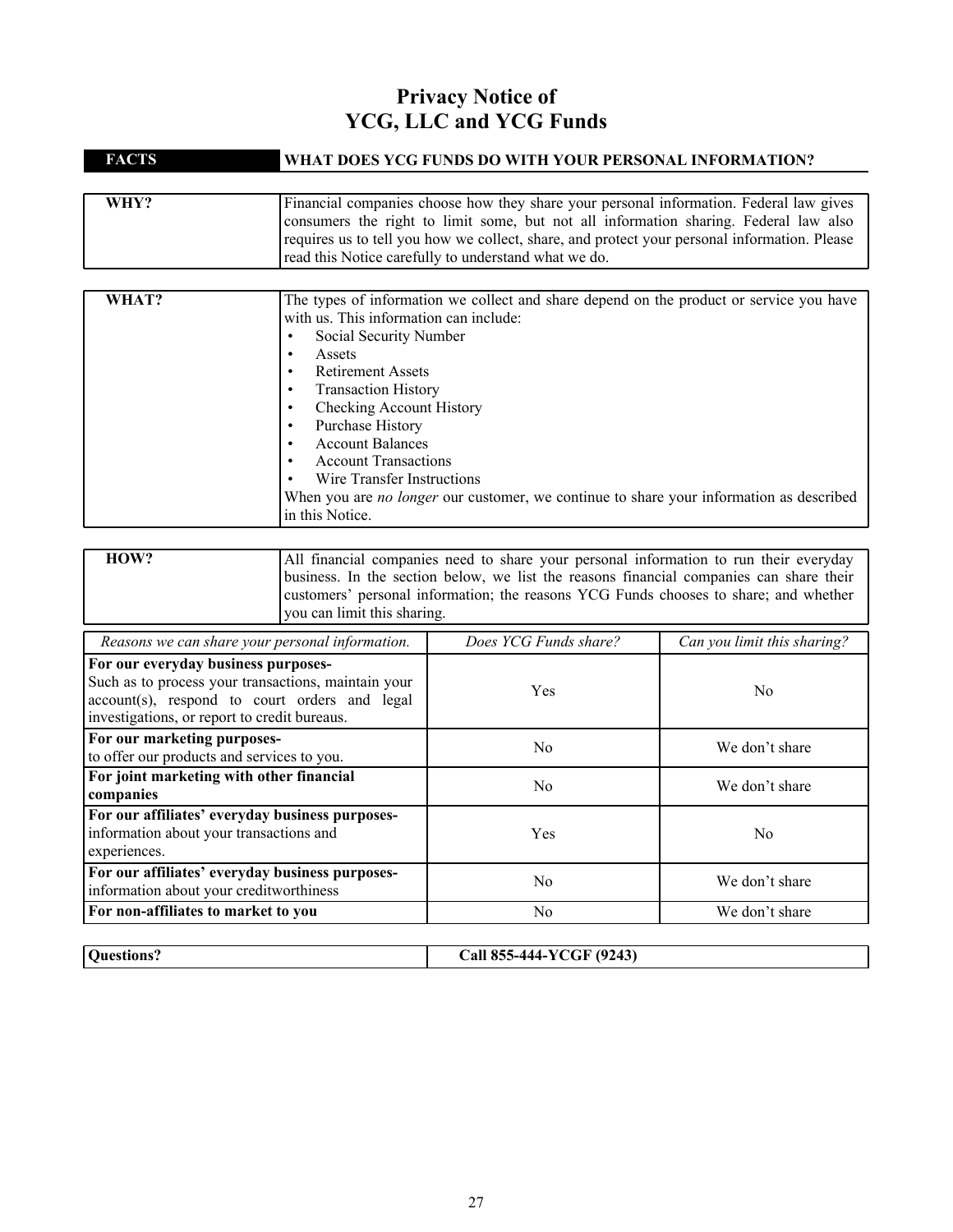|--|--|--|--|--|

| Who we are                                               |                                                                                                                                                                                                                                                                                                                                                                                                                                                                                         |  |
|----------------------------------------------------------|-----------------------------------------------------------------------------------------------------------------------------------------------------------------------------------------------------------------------------------------------------------------------------------------------------------------------------------------------------------------------------------------------------------------------------------------------------------------------------------------|--|
| Who is providing this Notice?                            | <b>YCG Funds</b><br>YCG, LLC (investment adviser to the Fund)<br>U.S. Bank Global Fund Services (administrator to the Fund)                                                                                                                                                                                                                                                                                                                                                             |  |
| What we do                                               |                                                                                                                                                                                                                                                                                                                                                                                                                                                                                         |  |
| How does YCG Funds protect your personal<br>information? | To protect your personal information from unauthorized access and<br>use, we use security measures that comply with federal law. These<br>measures include computer safeguards and secured files and<br>buildings.                                                                                                                                                                                                                                                                      |  |
|                                                          | Our service providers are held accountable for adhering to strict<br>policies and procedures to prevent any misuse or your nonpublic<br>personal information.                                                                                                                                                                                                                                                                                                                           |  |
| How does YCG Funds collect your personal<br>information? | We collect your personal information, for example, when you<br>Open an account<br>$\bullet$<br>Provide account information<br>Give us your contact information<br>$\bullet$<br>Make deposits or withdrawals from your account<br>$\bullet$<br>Make a wire transfer<br>Tell us where to send the money<br>Tell us who receives the money<br>$\bullet$<br>Show your government-issued ID<br>Show your drivers' license<br>We also collect your personal information from other companies. |  |
| Why can't I limit all sharing?                           | Federal law gives you the right to limit only:<br>Sharing for affiliates' everyday business purposes-information<br>about your creditworthiness.<br>Affiliates from using your information to market to you.<br>Sharing for non-affiliates to market to you<br>State laws and individual companies may give you additional rights<br>to limit sharing.                                                                                                                                  |  |

#### **Definitions**

| <b>Affiliates</b> | Companies related by common ownership or control. They can be financial and non-<br>financial companies.<br>YCG, LLC, is an affiliate of YCG Funds                                     |
|-------------------|----------------------------------------------------------------------------------------------------------------------------------------------------------------------------------------|
| Non-affiliates    | Companies not related by common ownership or control. They can be financial and<br>non-financial companies.<br>YCG Funds does not share with non-affiliates so they can market to you. |
| Joint marketing   | A formal agreement between non-affiliated financial companies that together market<br>financial products to you.<br>YCG Funds does not jointly market.                                 |